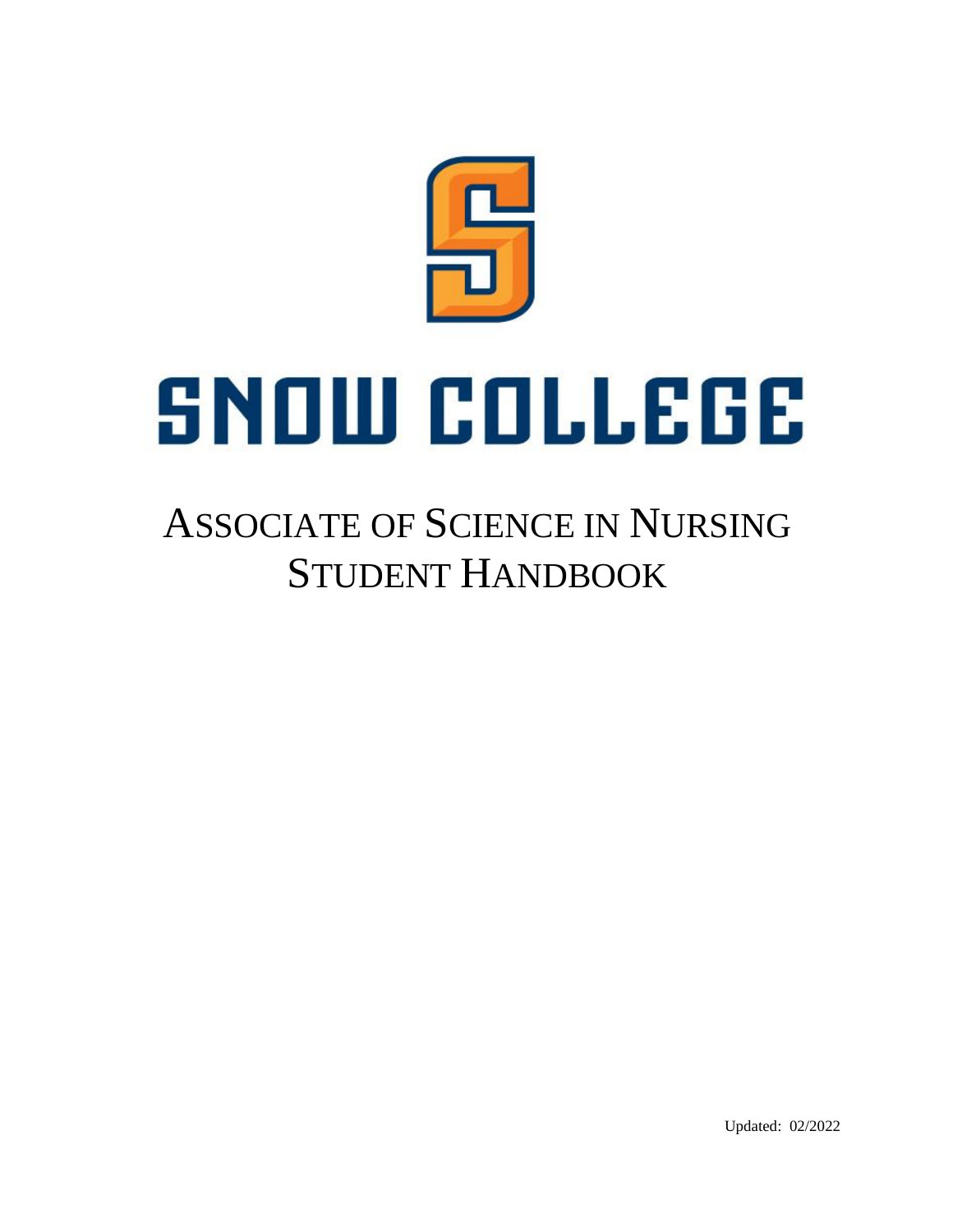### **Table of Contents**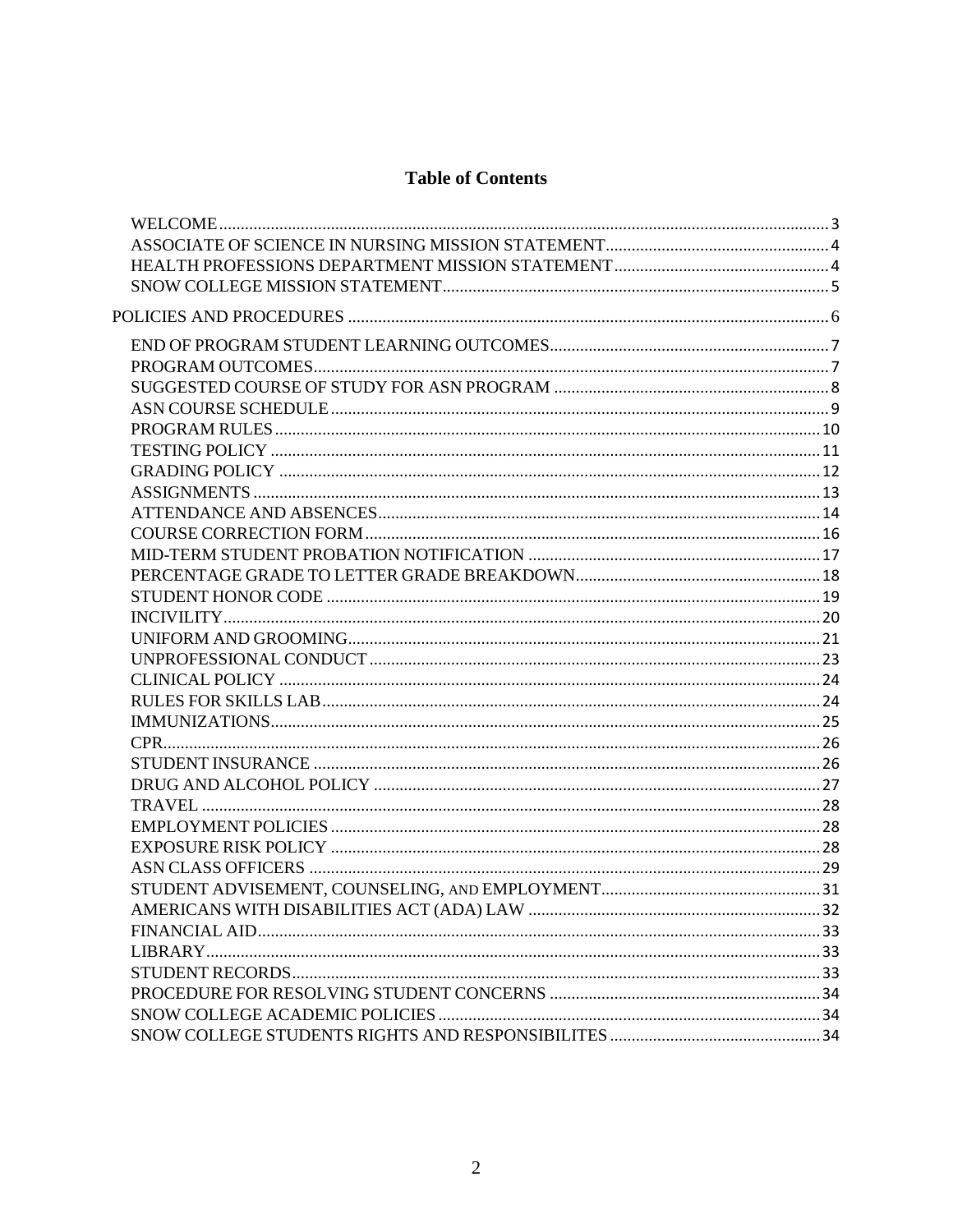### **WELCOME**

<span id="page-2-0"></span>The Snow College Health Professions Department faculty and staff are excited to offer RN training in a state-of-the-art facility. Training to become a healthcare provider is very rewarding and demanding. We congratulate you on your decision to pursue occupational training in this noble profession.

The Associate of Science in Nursing (ASN) Student Handbook is provided to assist you in understanding your role and responsibilities in the Snow College ASN program. The handbook is a resource that complements the Snow College student policies. The ASN Student Handbook provides nursing-specific policies that clarify policies in the Snow College Academic Catalog, www.snow.edu/catalog.

All policies are subject to change as needed. Should it become necessary to change a policy within an academic year, students will receive both written and verbal notification.

The Snow College ASN program is fully accreditation by the Accreditation Commission for Education in Nursing, Inc. (ACEN).

Accreditation Commission for Education in Nursing 3390 Peachtree Road NE, Suite 1400 Atlanta, Georgia 30326 (404) 975-5000 [www.acenursing.org](http://www.acenursing.org/)

Please feel free to contact us with any questions or concerns you may have. The Snow College Health Professions Department faculty and staff want to assist you in reaching your goals. We are here to serve you and our community with health care and educational needs.

Amber Epling Department Chair Health Professions Department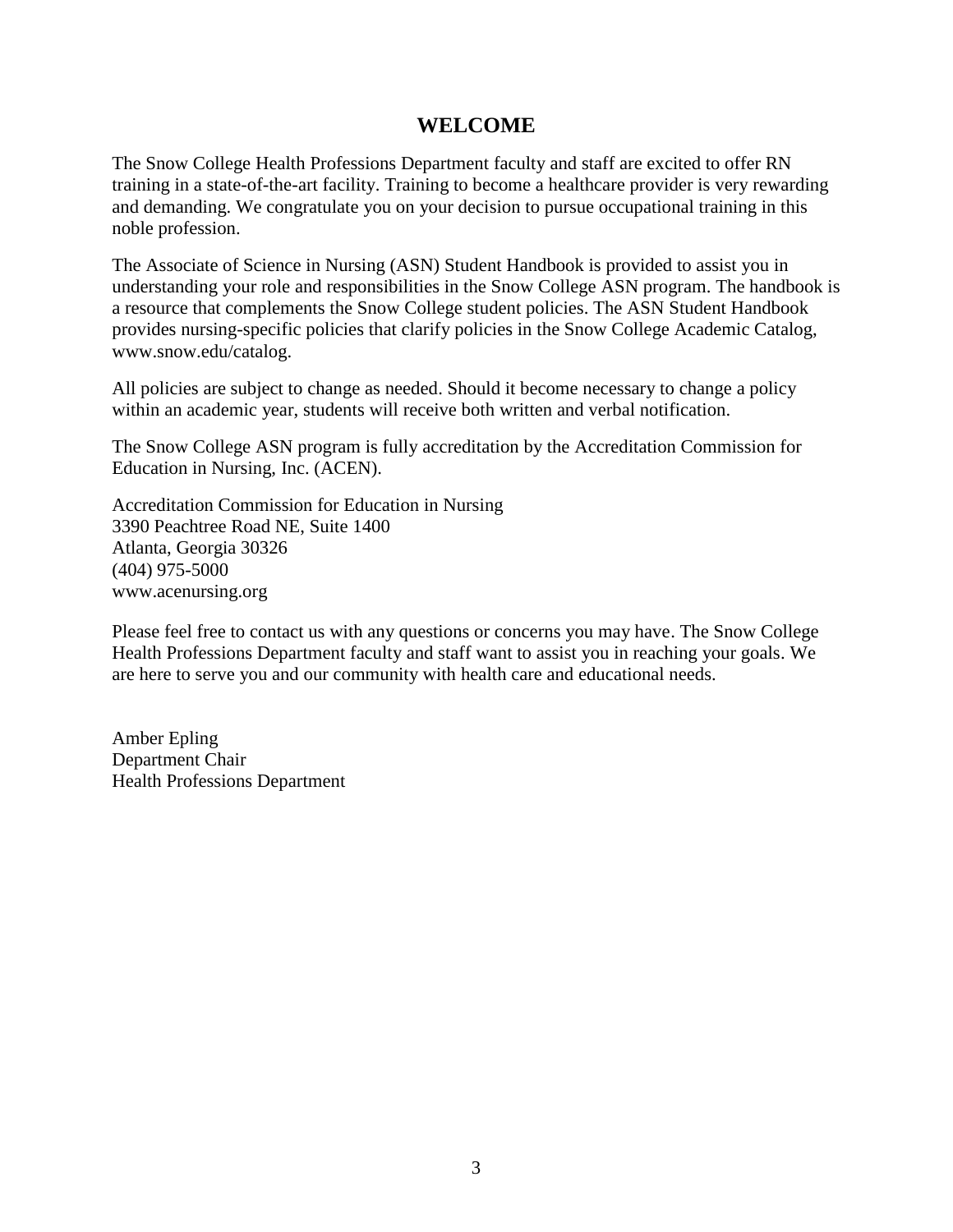# <span id="page-3-0"></span>**ASSOCIATE OF SCIENCE IN NURSING MISSION STATEMENT**

The mission statement for the Associate of Science in Nursing program is three-fold:

- 1. To educate students in the registered nurse role to be competent, caring nurses.
- 2. Inspire students to commit to innovative lifelong learning.
- 3. Encourage students to serve the community and the patients they care for.

Core Theme #1: Tradition of Excellence

Goal: Nursing staff will educate students in the history of nursing and the advances of medicine that will empower students to achieve RN licensure and job placement in the medical field.

Core Theme #2: Culture of Innovation

Goal: Nursing Staff will encourage students to use innovative initiatives that will encourage critical thinking and a desire for life-long learning.

Core Them #3: Atmosphere of Engagement

Goal: Nursing staff will create opportunities locally or globally, to engage students in service to the surrounding community and their patients.

# <span id="page-3-1"></span>**HEALTH PROFESSIONS DEPARTMENT MISSION STATEMENT**

The Mission of Snow College Health Professions Department is three-fold:

- 1. To educate students for health care fields.
- 2. To inspire them to love learning.
- 3. To lead them to serve others.

Through quality instruction the Health Professions Department will also facilitate the development of integrity, responsibility, the need of life-long learning, and community services as health care providers.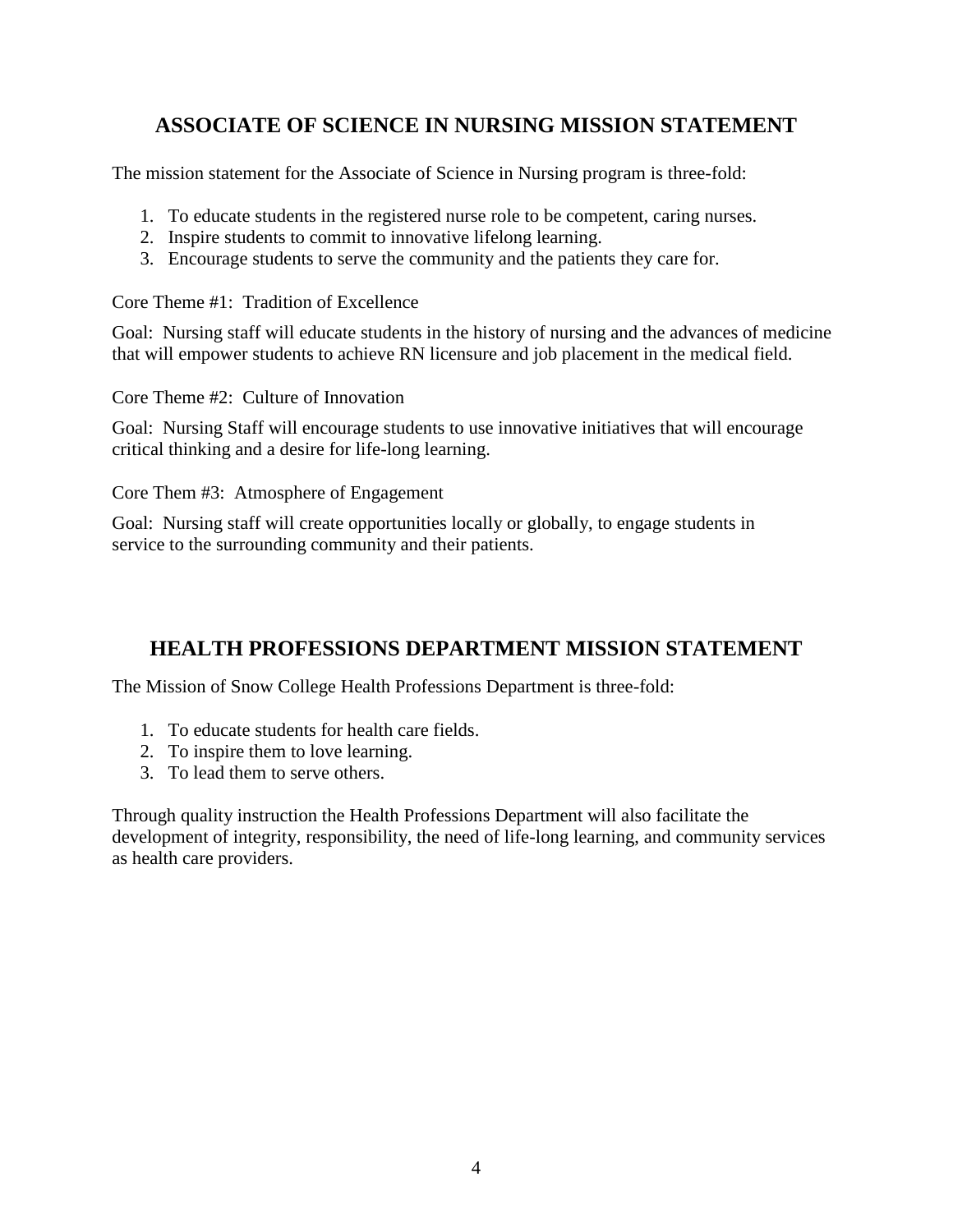# **SNOW COLLEGE MISSION STATEMENT**

<span id="page-4-0"></span>Snow College continues a tradition of excellence, encourages a culture of innovation, and cultivates an atmosphere of engagement to advance students in the achievement of their educational goals.

Core Theme #1: Tradition of Excellence

Goal: Snow College honors its history and advances its rich traditions of learning by providing a vibrant learning environment that empowers students to achieve their educational goals.

Core Theme #2: Culture of Innovation

Goal: Snow College encourages and supports innovative initiatives that create dynamic learning experiences for the college community.

Core Theme #3: Atmosphere of Engagement

Goal: Snow College creates learning and service opportunities, locally and globally, to engage students, faculty, staff, and surrounding communities.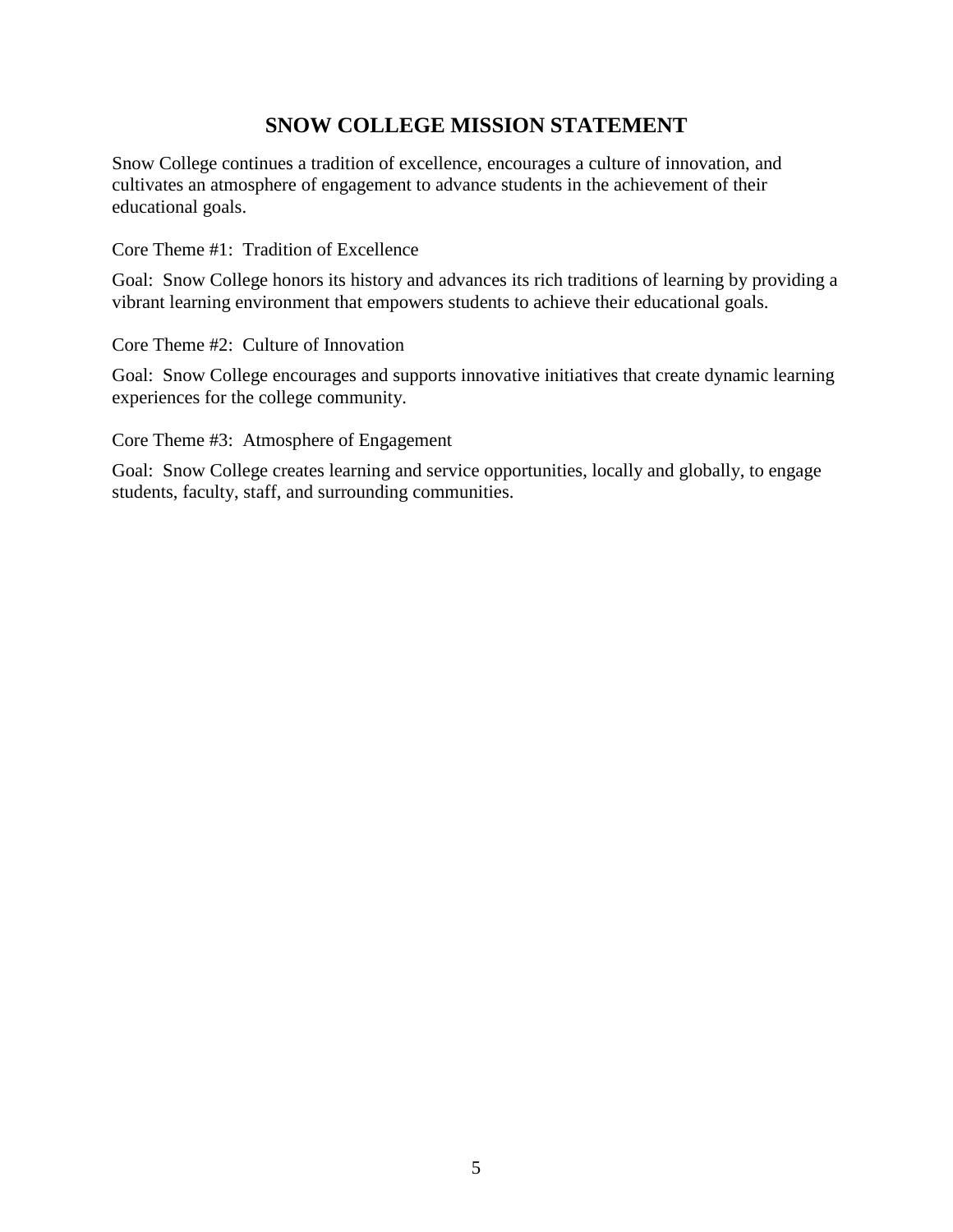### **POLICIES AND PROCEDURES**

<span id="page-5-0"></span>The Snow College Health Professions Department aims to support nursing students in the development of professional abilities and attributes through experiences in the clinical and academic settings. The ASN Student Handbook outlines specific policies and procedures of the ASN program to guide the student through his/her academic year of study. The purpose is to establish professional standards to govern your progression in the nursing program. You are responsible to know and abide by policies in this handbook.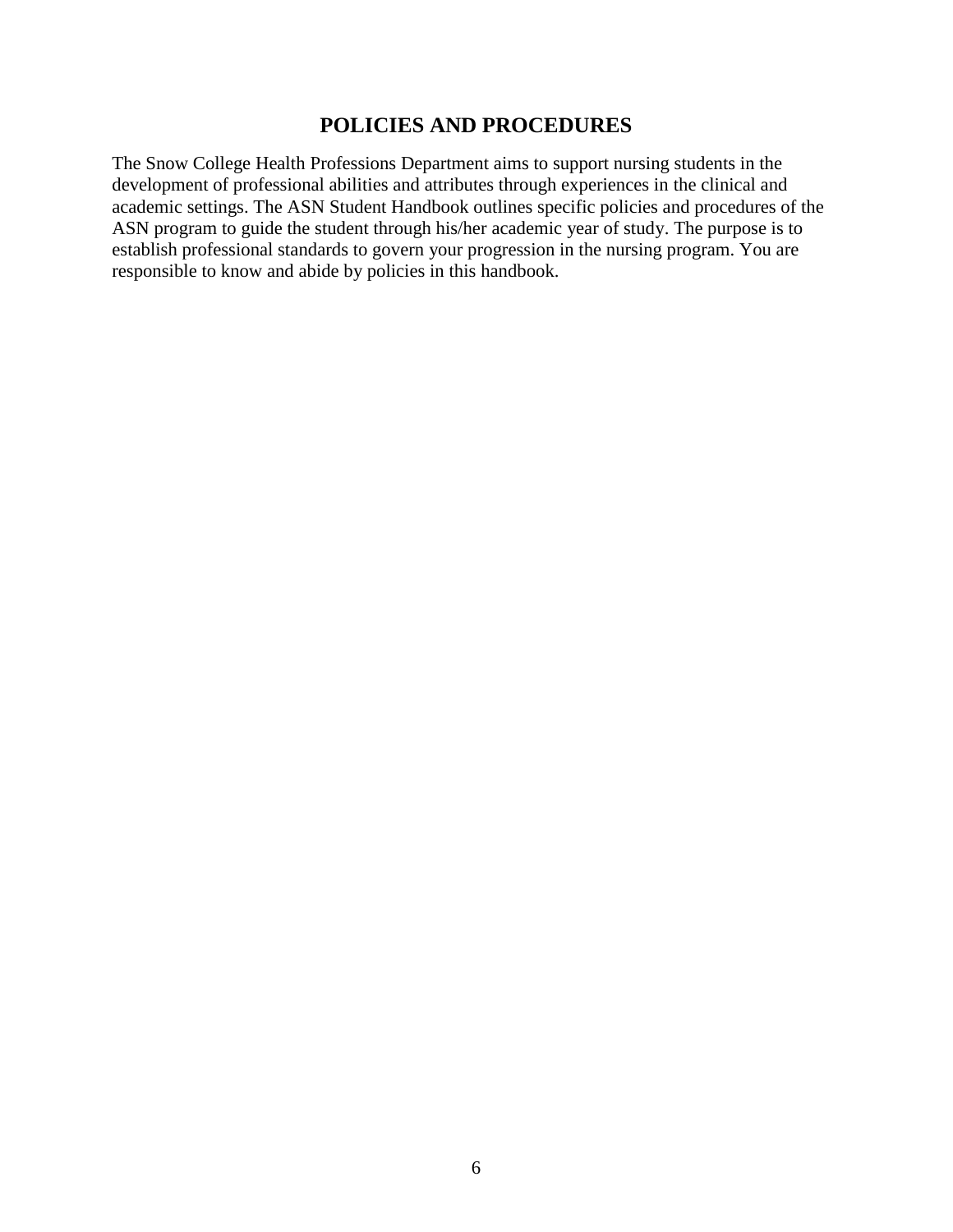# **END OF PROGRAM STUDENT LEARNING OUTCOMES**

<span id="page-6-0"></span>Upon completion of the ASN program, students will be able to do the following:

- 1. The student will design and implement individualized patient centered care.
- 2. The student will promote collaborative clinical decision making with the interprofessional teams through implementation of effective communication skills.
- 3. The student will make clinical decisions substantiated with evidence that integrates knowledge of nursing science to provide competent care.
- 4. The student will incorporate patient safety principles into the plan of care for all individuals.
- 5. The student will use technology to document, manage knowledge, and support decision making.

# **PROGRAM OUTCOMES**

<span id="page-6-1"></span>Program outcomes are developed as performance indicators to provide evidence that the ASN program is meeting the mission and goals established by the nursing program. The Program outcomes are measured by NCLEX pass rates, program completion, and job placement. The ASN program utilizes the ACEN Standards and Criteria (2017 edition) to demonstrate evidence of achievement in meeting the program outcomes.

The program outcomes include the following:

**Outcome 1:** The Snow College NCLEX-RN pass rates for the ASN program will meet or exceed 80% for all first-time test-takers.

**Outcome 2:** A minimum of 80% of students will graduate from the Snow College ASN program 1½ times the length of the program.

**Outcome 3:** At least 80% of program graduates will be employed within six to twelve months after graduation.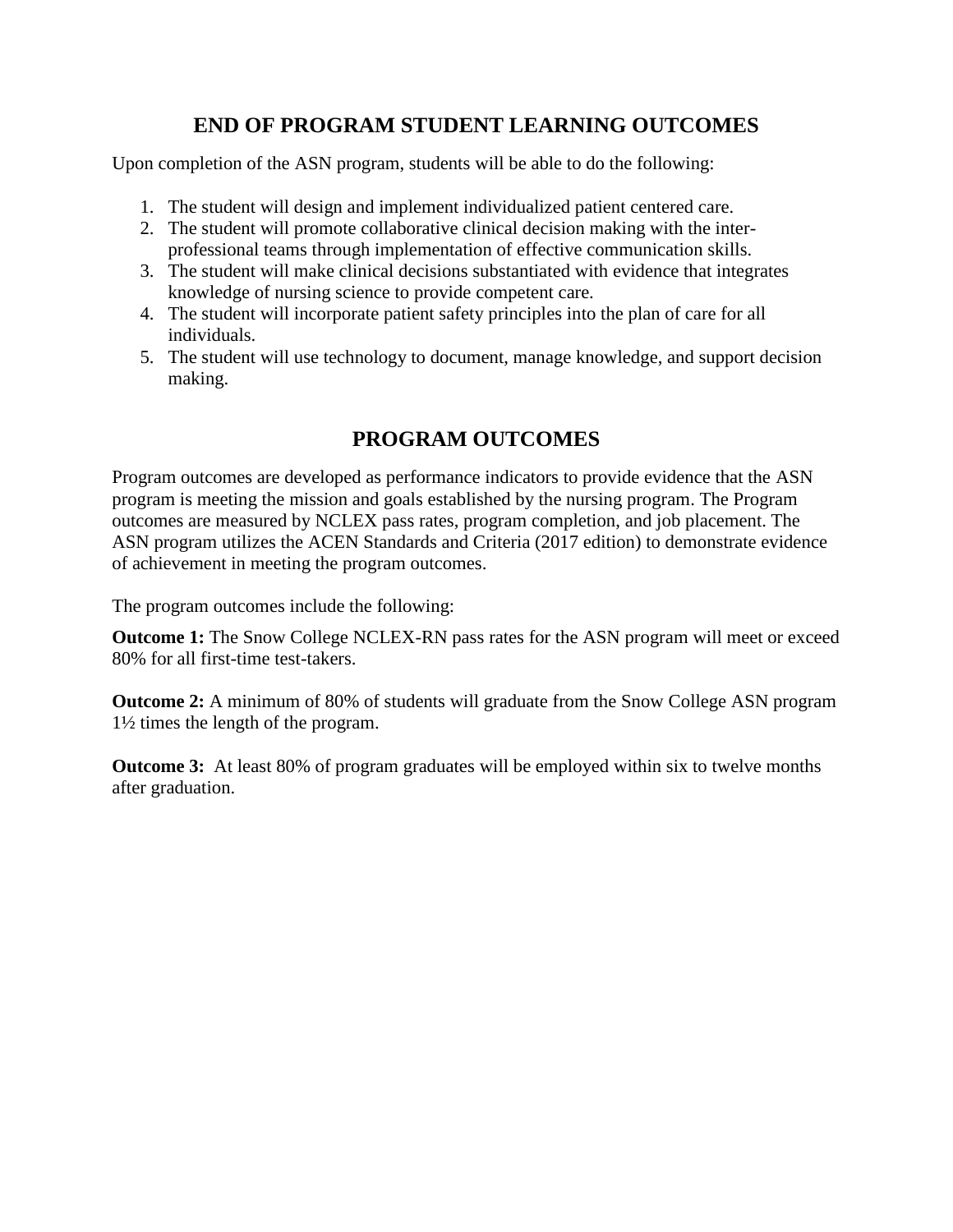### SUGGESTED COURSE OF STUDY FOR ASN PROGRAM

<span id="page-7-0"></span>Pre-Application Requirements: Current Utah CNA license, Math 0850, 1010, or higher math, or equivalent, Cumulative GPA of 3.0 or higher; GPA of 2.90 to 2.99 may be considered

| <b>Prerequisite Courses</b> |                               |        |  |
|-----------------------------|-------------------------------|--------|--|
| Course                      |                               | Credit |  |
| BIOL 2320-2325              | Human Anatomy with Lab        |        |  |
| BIOL 2420/2425              | Human Physiology with Lab     |        |  |
| CHEM 1110/1115              | Elementary Chemistry with Lab |        |  |
| <b>ENGL 1010</b>            | <b>Expository Composition</b> |        |  |
| <b>NURS 1010</b>            | Introduction to Nursing       |        |  |
|                             | <b>Credits</b>                | 17     |  |

| 1 <sup>st</sup> Semester Courses |                                                           |        |  |
|----------------------------------|-----------------------------------------------------------|--------|--|
| Course                           |                                                           | Credit |  |
| <b>NURS 1102</b>                 | <b>Fundamentals of Nursing</b>                            |        |  |
| <b>NURS 1112</b>                 | <b>Fundamentals of Nursing Lab</b>                        |        |  |
| <b>NURS 1104</b>                 | Medical Surgical Nursing Across the Lifespan              |        |  |
| <b>NURS 1114</b>                 | Medical Surgical Nursing Across the Lifespan Lab/Clinical |        |  |
| <b>NURS 1103</b>                 | <b>Mental Health Nursing</b>                              |        |  |
| <b>NURS 1113</b>                 | <b>Mental Health Nursing Clinical</b>                     |        |  |
| PSY 1010*                        | General Psychology                                        |        |  |
|                                  | <b>Credits</b>                                            | 13     |  |

| 2 <sup>nd</sup> Semester Courses |                                            |        |  |
|----------------------------------|--------------------------------------------|--------|--|
| Course                           |                                            | Credit |  |
| <b>NURS 1105</b>                 | <b>Adult Medical Surgical Nursing Care</b> |        |  |
| <b>NURS 1115</b>                 | Adult Medical Surgical Nursing Care Lab    |        |  |
| <b>NURS 1125</b>                 | Medical Surgical Nursing Care Clinical     |        |  |
| <b>NURS 1106</b>                 | Intro to Pharmacology                      |        |  |
| <b>NURS 1107</b>                 | <b>Maternity Pediatrics Nursing</b>        |        |  |
| <b>NURS 1117</b>                 | <b>Maternity Pediatrics Nursing Lab</b>    |        |  |
| GE Course **                     | <b>General Education Course</b>            |        |  |

**Credits 15**

| 3 <sup>rd</sup> Semester Courses |                                                   |        |  |
|----------------------------------|---------------------------------------------------|--------|--|
| Course                           |                                                   | Credit |  |
| <b>NURS 2140</b>                 | <b>Advanced Medical Surgical Nursing</b>          |        |  |
| <b>NURS 2145</b>                 | <b>Advanced Medical Surgical Nursing Lab</b>      |        |  |
| <b>NURS 2240</b>                 | <b>Advanced Medical Surgical Nursing Clinical</b> |        |  |
| <b>NURS 2160</b>                 | <b>Advanced Pharmacology</b>                      |        |  |
| <b>ENGL 2010</b>                 | <b>Intermediate Research</b>                      |        |  |
| GE Course **                     | <b>General Education Course</b>                   |        |  |

**Credits 14**

| 4 <sup>th</sup> Semester Courses |                                           |        |  |
|----------------------------------|-------------------------------------------|--------|--|
| Course                           |                                           | Credit |  |
| <b>NURS 2170</b>                 | <b>Transition to Professional Nursing</b> |        |  |
| <b>NURS 2180</b>                 | <b>Nursing Capstone Course</b>            |        |  |
| <b>NURS 2280</b>                 | <b>Nursing Capstone Clinicals</b>         |        |  |
| Math 1030/1040**/1050            | <b>Introduction to Statistics</b>         |        |  |
| GE Course **                     | <b>General Education Course</b>           |        |  |
|                                  | <b>Credits</b>                            |        |  |

PSY 1010 must be completed by the end of the 1<sup>st</sup> Semester

.

\*\* GE Requirements: American Institutions, Fine Arts, and Humanities. Three (3) credits each.

\*\* Associate Degrees require a qualitative literacy course i.e. Math 1030 or higher; however, students transferring to a BSN or higher nursing program may need Math 1040.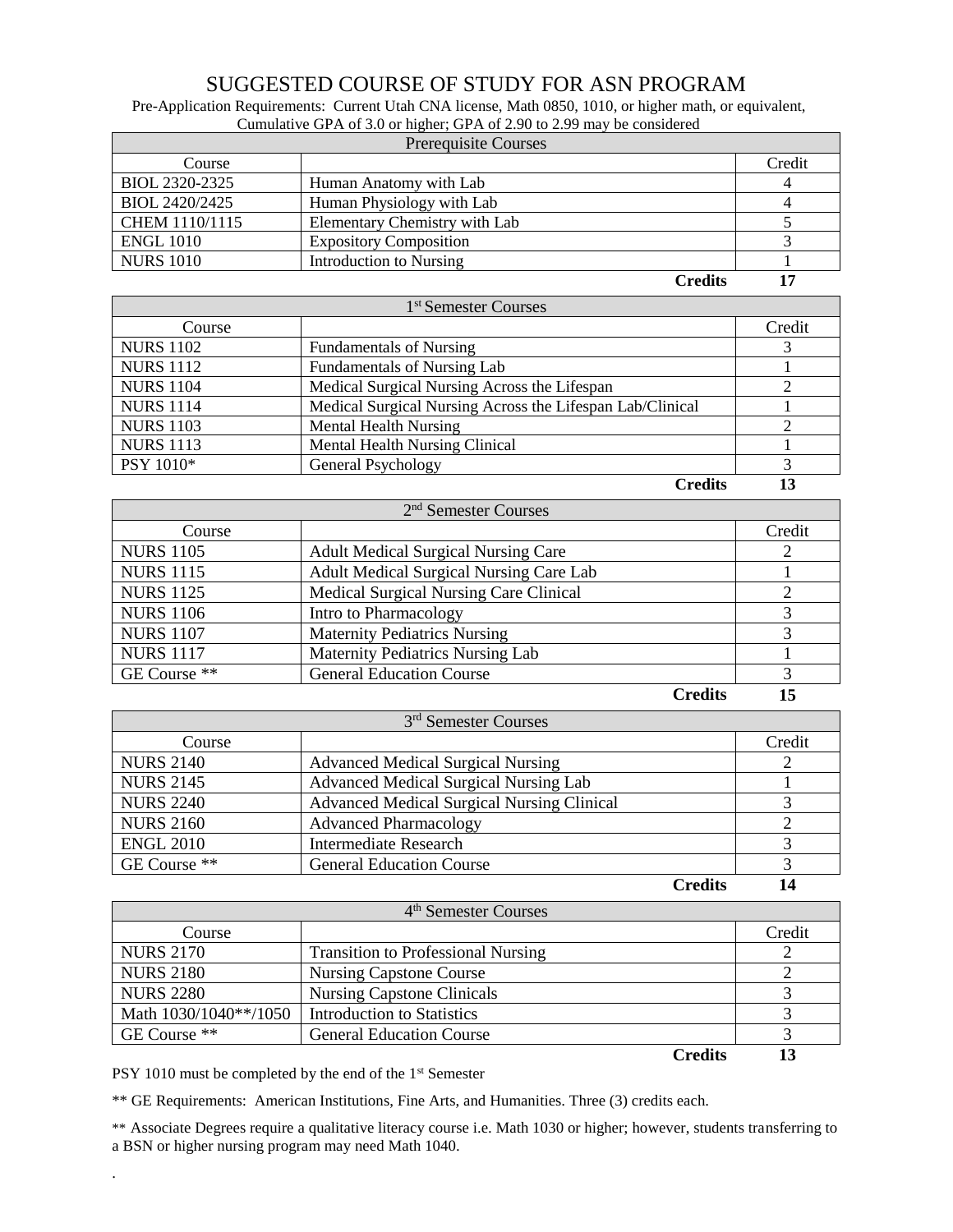# **ASN COURSE SCHEDULE**

#### <span id="page-8-0"></span>**1 ST SEMESTER**

| <b>NURS 1102</b> | <b>Fundamentals of Nursing</b>                            | 3            |
|------------------|-----------------------------------------------------------|--------------|
| <b>NURS 1112</b> | <b>Fundamentals of Nursing Lab</b>                        | -1           |
| <b>NURS 1104</b> | Medical Surgical Nursing Across the Lifespan              | 2            |
| <b>NURS 1114</b> | Medical Surgical Nursing Across the Lifespan Lab/Clinical | $\mathbf{1}$ |
| <b>NURS 1103</b> | <b>Mental Health Nursing</b>                              | 2            |
| <b>NURS 1113</b> | <b>Mental Health Nursing Clinical</b>                     |              |
|                  |                                                           |              |

Total credits: 10

Total credits: 12

#### **2 ND SEMESTER**

| <b>NURS 1105</b> | <b>Adult Medical Surgical Nursing Care</b>     | 2 |
|------------------|------------------------------------------------|---|
| <b>NURS 1115</b> | <b>Adult Medical Surgical Nursing Care Lab</b> |   |
| <b>NURS 1125</b> | Medical Surgical Nursing Care Clinical         | 2 |
| <b>NURS 1106</b> | Intro to Pharmacology                          | 3 |
| <b>NURS 1107</b> | <b>Maternity Pediatrics Nursing</b>            | 3 |
| <b>NURS 1117</b> | Maternity Pediatrics Nursing Lab               |   |
|                  |                                                |   |

#### **3 RD SEMESTER**

| <b>NURS 2140</b> | <b>Advanced Medical Surgical Nursing</b>          | 2 |
|------------------|---------------------------------------------------|---|
| <b>NURS 2145</b> | Advanced Medical Surgical Nursing Lab             |   |
| <b>NURS 2240</b> | <b>Advanced Medical Surgical Nursing Clinical</b> | 3 |
| <b>NURS 2160</b> | <b>Advanced Pharmacology</b>                      | 2 |
|                  |                                                   |   |

#### **4 TH SEMESTER**

| <b>NURS 2170</b> | <b>Transition to Professional Nursing</b> |  |
|------------------|-------------------------------------------|--|
| <b>NURS 2180</b> | Nursing Capstone Course                   |  |
| <b>NURS 2280</b> | Nursing Capstone Clinicals                |  |

Total credits: 7

Total credits: 8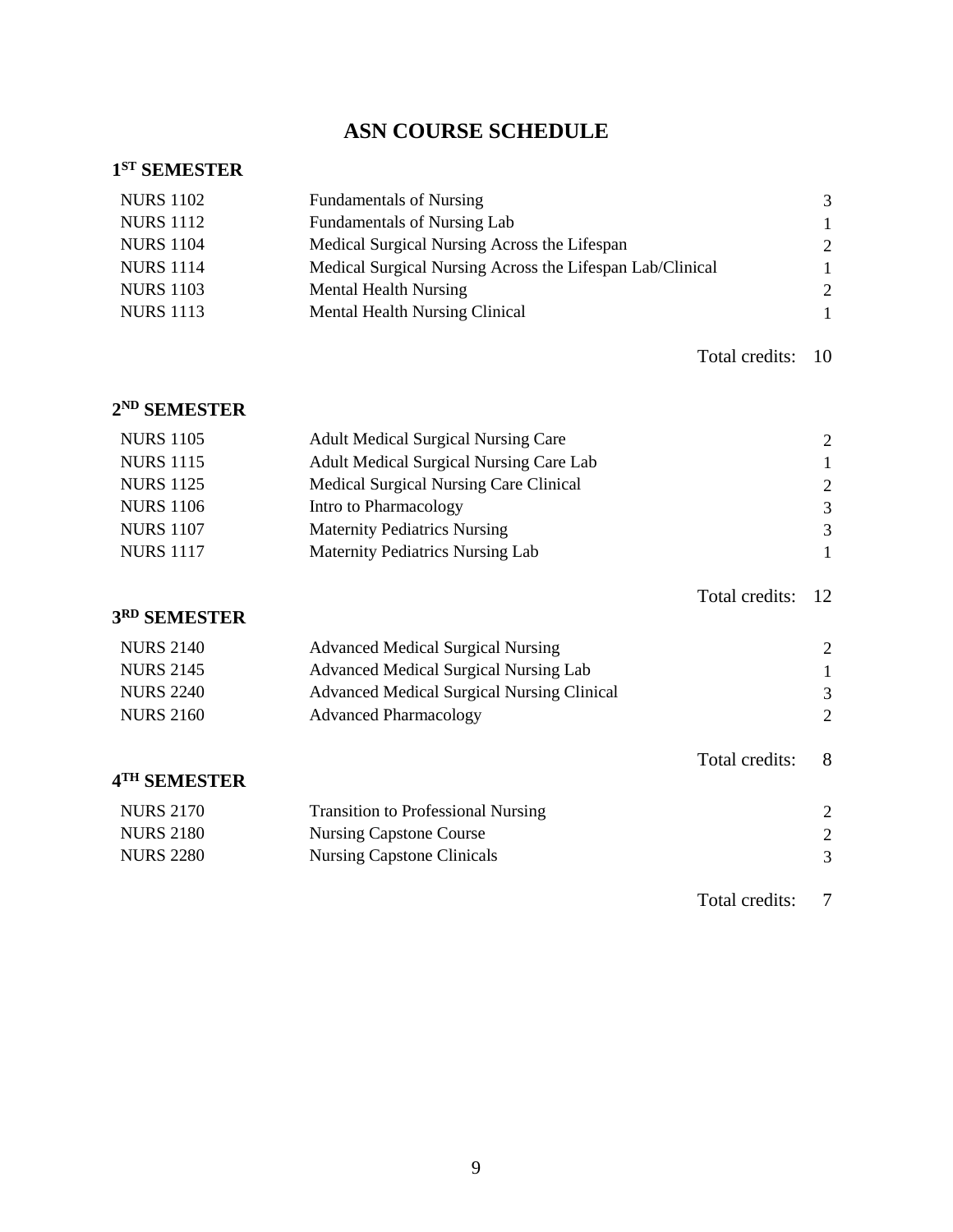### **PROGRAM RULES**

- <span id="page-9-0"></span>1. Be on time.
- 2. Come to class prepared. (read material, pen, sharpened pencil, books, homework ready to hand in)
- 3. Do not curse or use profanity.
- 4. Respect others (including other students, facilitators, and instructors) by not disturbing, thus allowing all to learn and teach.
- 5. Show respect in the lab and classroom by always cleaning up.
- 6. No cell phones or text messaging during class time or in clinicals. The instructor has the right to ask that the device be turned off.
- 7. Electronic devices, including an apple watch or other similar devices, may be used for learning purposes at the discretion of the class instructor. The instructor has the right to ask that the device be put away if not being used for learning purposes.

Electronic devices cannot be used while taking a test unless the teacher specifically states otherwise. Electronic devices need to be removed from the testing area. This includes the Testing Center as well as other approved proctor sites.

- 8. Use microphones appropriately during video conferencing classes.
- 9. Children are not to be brought to class, seminars, evaluations, or examinations.

Certain circumstances, such as a newborn infant, may be exempt. Prior arrangements need to been made with the Director of Nursing before the infant is brought to class. Child care for the infant will need to be made by the time the infant is six-weeks-old. If there are any extenuating circumstances, the student must meet with the Director of Nursing for these to be addressed.

- 10. Cheating is prohibited and grounds for dismissal from the program.
- 11. To contact an instructor, please use their school email address or school phone number. They will respond to your inquiry during their office hours.

Do not contact instructors by their cell phone, by either calling or text messaging. The only exceptions will be if there is an emergency or you have permission from that instructor.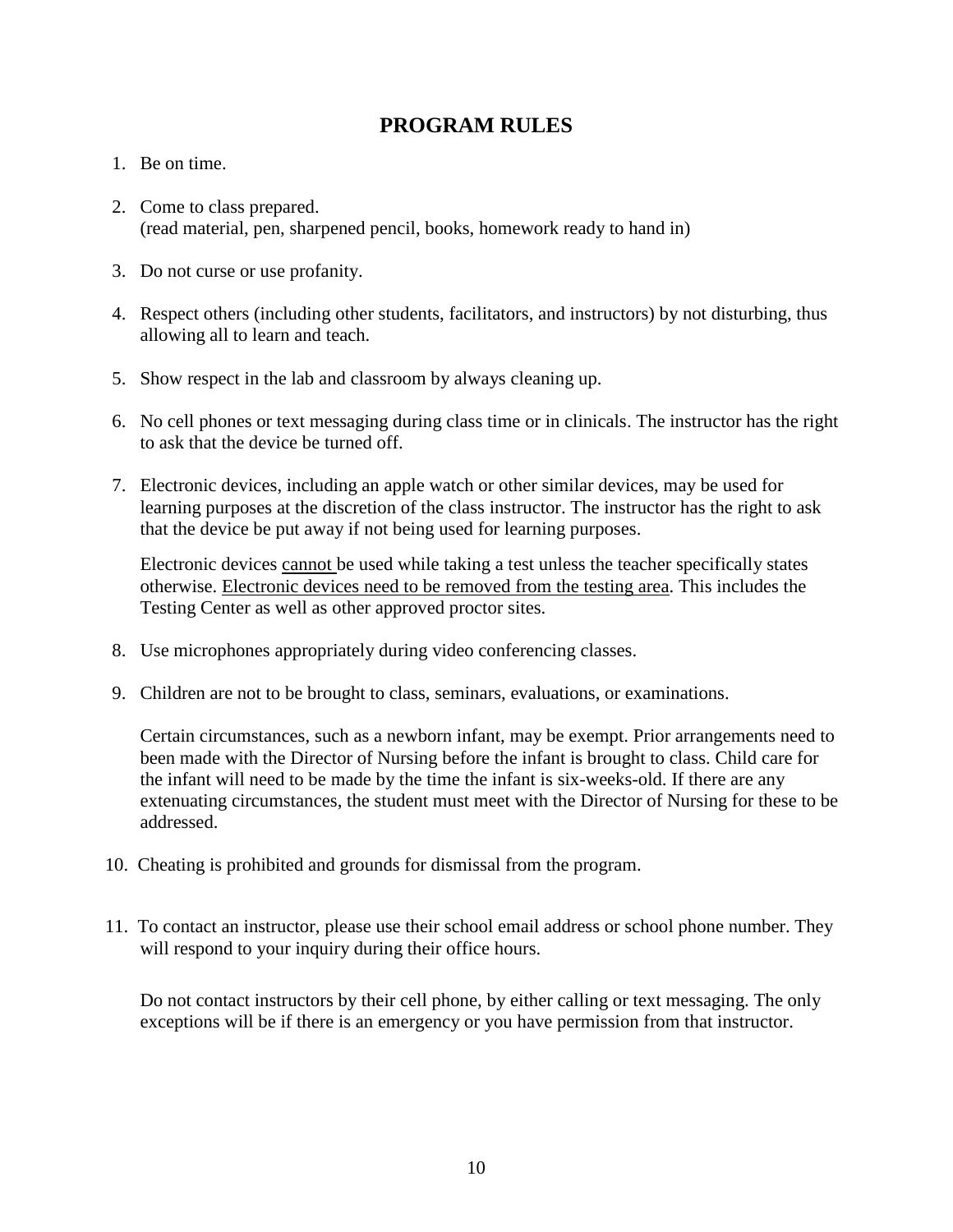# <span id="page-10-0"></span>**TESTING POLICY**

- 1. Test will make up 60% of your final grade in each course. 40% will come from unit exams and 20% will be from the final exam.
- 2. All tests must be completed to receive a grade in the course.
- 3. Tests are never to be taken out of the testing area room.
- 4. There will be no retakes to receive higher grades.
- 5. Students who obtain less than an 80% on a test will need to remediate with the instructor. The student needs to remediate with the instructor until the instructor can validate 80% competency on the information tested. The original test score still stands and will not be changed to a higher score. It is the student's responsibility to initiate this meeting with the instructor.
- 6. Students will not help or assist with grading of tests.
- 7. All tests must be taken on the specific testing day and time period. Any exception to this will result in the following penalties:

Taking the examination on the same day after the regularly scheduled time or the next school day will result in a 10% reduction of the total percentage in the examination. A subsequent reduction of 10% per day will be assessed.

No student will be allowed to make up an examination date unless otherwise specified by the instructor after reviewing circumstances with the Director.

- 8. The Student Handbook will be followed for taking points off for late tests. If there are extenuating circumstances, then the student needs to contact the instructor and an extra day may or may not be granted to the student. This needs to be approved also by the Director. Consideration and possible denial of an extra day will be taken into account of a student who abuses this privilege.
- 9. Examinations for the nursing program may be administered in the Testing Centers or approved proctored sites.
- 10. Students are required to take a comprehensive predictor examination at the end of the program. A fee will be assessed for the examination.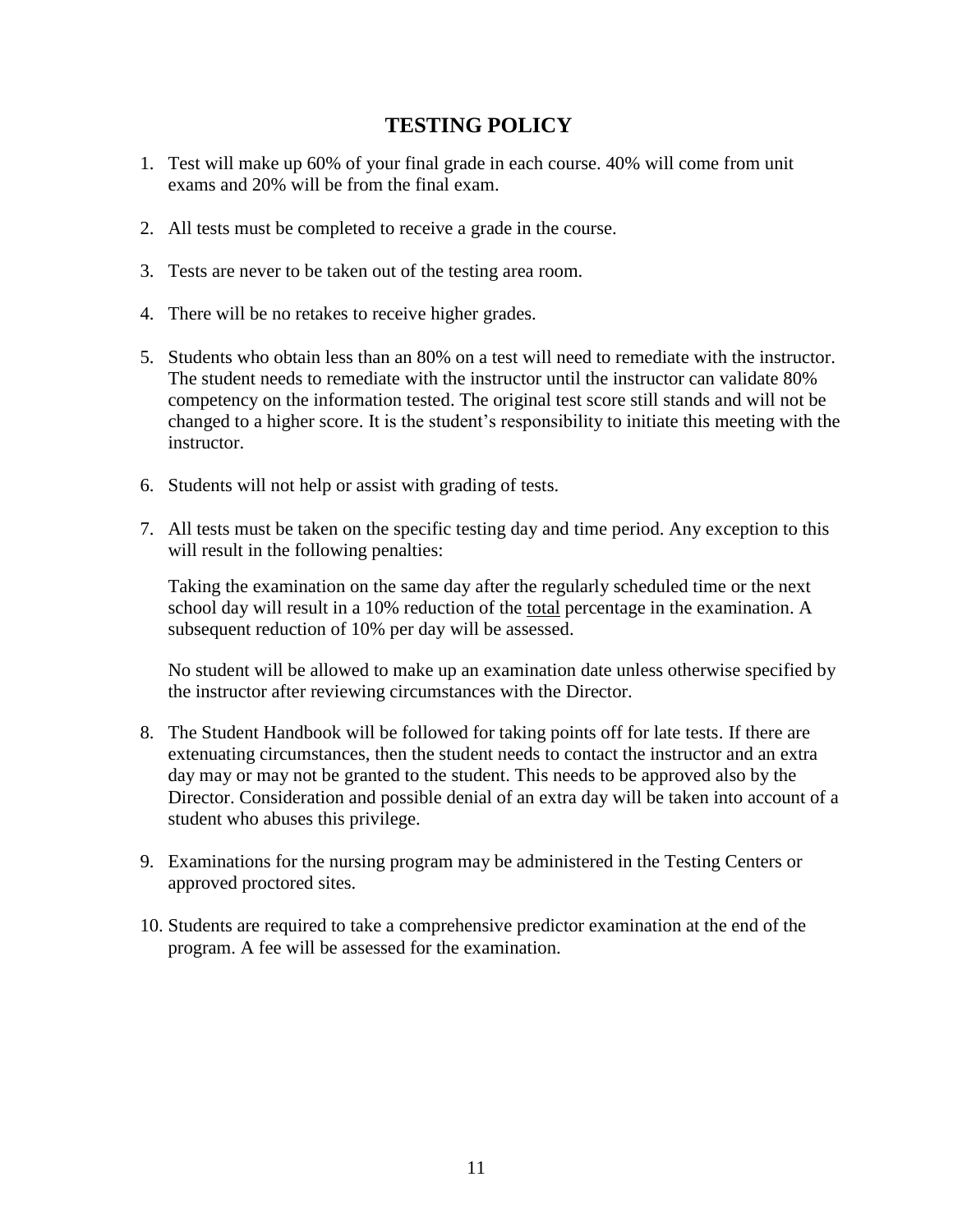# **GRADING POLICY**

- <span id="page-11-0"></span>1. An 80% grade or higher must be achieved in all ASN courses for advancement in the ASN program.
- 2. Please review the attendance and absentee policy. This will have an effect on your grade.
- 3. Course work can consist of theory, skills, and clinicals. Competency in all course work will need to be demonstrated; failure to show competency in any area will result in failure of the course.
- 4. Any unacceptable behaviors, as documented in the ASN Student Handbook or course syllabi, will receive a Course Correction Form. If a student receives a Course Correction Form it may affect their grade. If a student receives three Course Corrections Forms in a course, then they may fail the course.
- 5. A student that receives lower than 80% at mid-term will be put on probation. If a student receives probation in two courses, they may be terminated from the program.
- 6. Failure to pass a course with an 80% grade or higher is reason for dismissal from the nursing program with readmission subject to faculty evaluation. A student not passing course work is responsible for scheduling a time to meet with the appropriate instructor. Students may repeat a nursing course only once.
- 7. Costs incurred for readmission for any courses are the responsibility of the student.
- 8. Students who do not pass any course(s) twice with an 80% grade or higher, will be terminated from the Snow College ASN program and will not be eligible to reapply to the Snow College ASN program in the future.
- 9. An Associate Degree is required to take the National Council of State Boards of Nursing exam (NCLEX-RN). The total number of required credits for a Snow College Associate of Science in Nursing is 72 credits. All prerequisite courses and co-requisite courses taken to meet the ASN requirement from Snow College must be passed with a minimum grade of "C"  $(2.0)$ .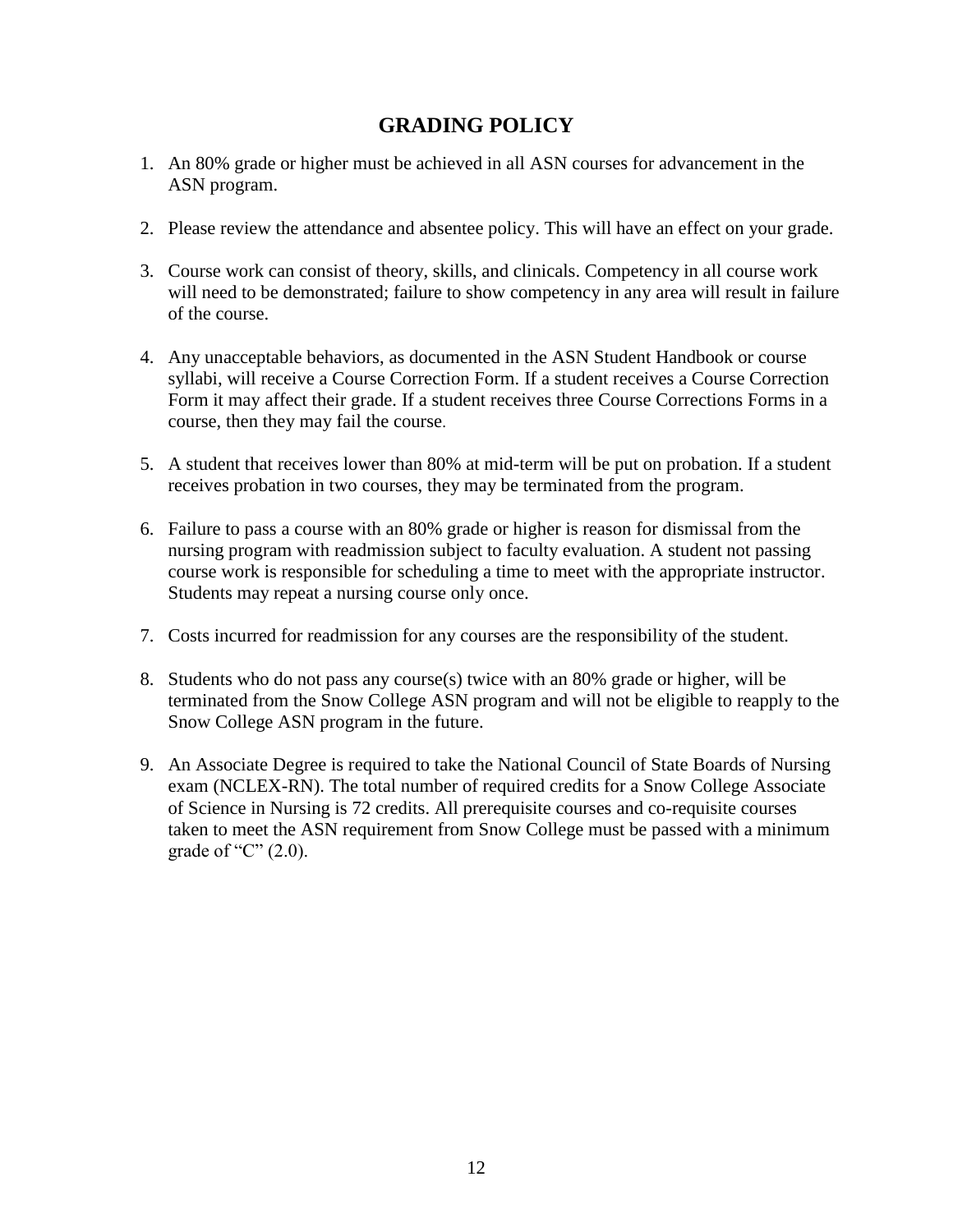### **ASSIGNMENTS**

- <span id="page-12-0"></span>1. All written assignments are to be done on standard size paper, written legibly in ink or typed on one side. Title page and reference page, when appropriate, are to be included. Assignments may be submitted electronically with the instructor's approval.
- 2. Assignments are to be handed in on the assigned date. If handed in late, an initial 10% will be deducted. If more than one day late, 10% per day will be deducted. Instructor(s) reserve the right to impose additional late penalties as stated in the individual syllabi.
- 3. All clinical assignments need to be completed and turned in on the assigned date. If the assignment is turned in late, an initial 10% will be deducted. If more than one day late, 10% per day will be deducted. All clinical paperwork must be completed and turned in for a grade.
- 4. When Turnitin is used for assignments, the Turnitin percentage must be 15% or less unless otherwise specified by the instructor.
- 5. Electronically submitted assignments must be attached as a Microsoft Word Document, PDF, or as specified by the instructor.
- 6. Email: All students must be able to access their school e-mail account. Faculty will use this account to share information to the students.
- 7. You may also be evaluated on the following performance characteristics:
	- a. Care of property
	- b. Good work habits
	- c. Cooperation with instructors
	- d. Cooperation with students
	- e. Cooperation with affiliating agencies and staff
	- f. Effective use of time
	- g. Personal grooming
	- h. Working skills
	- i. Organization
	- j. Attendance and punctuality
- 8. Grade reports are issued at the end of each semester and are recorded in the students' permanent records.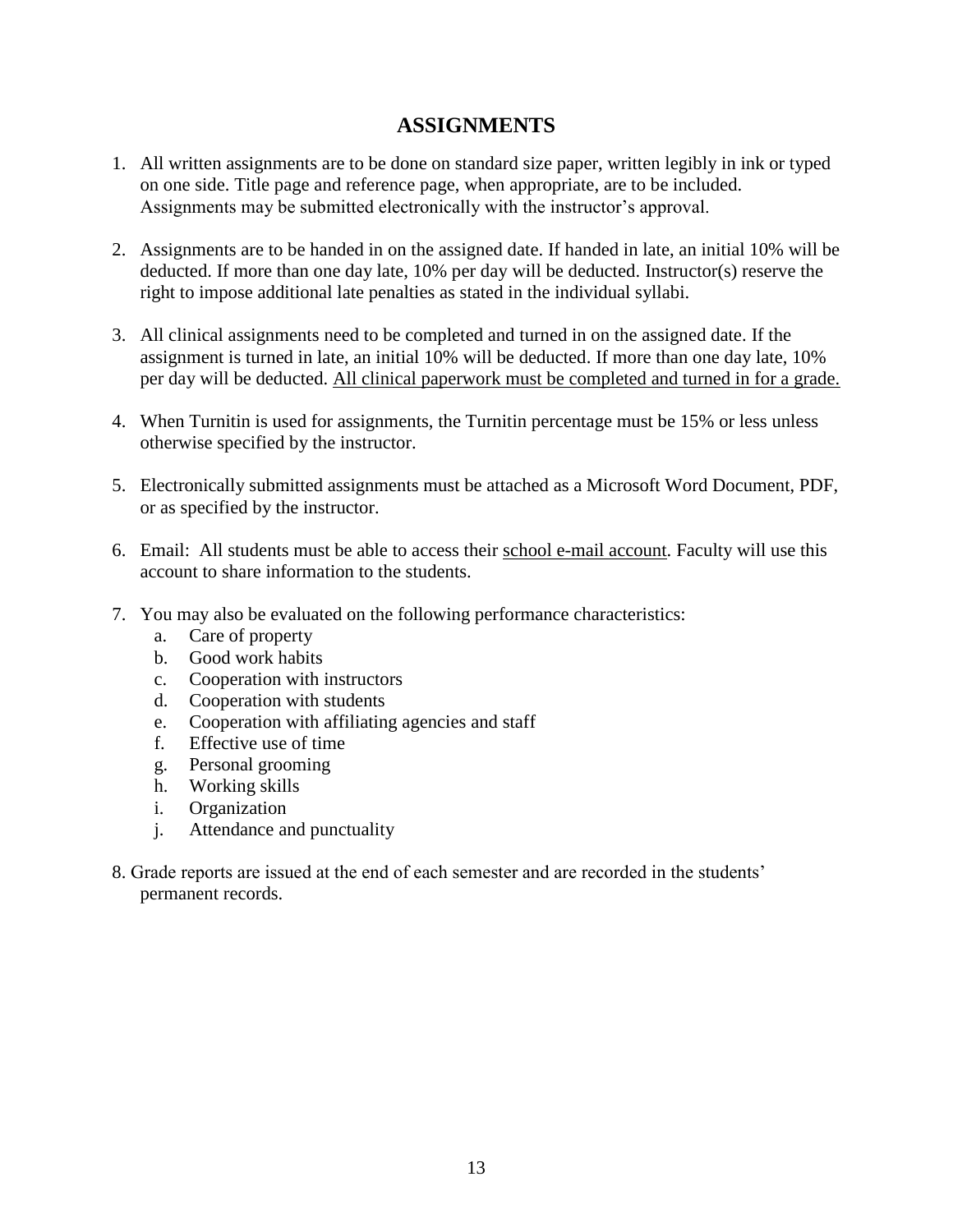# **ATTENDANCE AND ABSENCES**

<span id="page-13-0"></span>Because of the nature of nursing education, attendance at all times is essential in order to gain the knowledge and skills necessary to provide safe nursing care. Students will not be excused from class or clinical laboratory experiences. In case of unavoidable absence, the instructor must be notified prior to the scheduled learning experience. For clinical laboratories both the instructor and the health care agency must be notified. See policy related to weather conditions below.\*\*

### **Absences from class may result in the following:**

- 1. More than two absences from class per semester may result in the following grade reductions:
	- a. The third absence may be a one-third (1/3) grade reduction, i.e., if you are earning a "B" grade, the grade may be reduced to a "B-".
	- b. Any subsequent absence may result in a full grade reduction, i.e., if you are earning a "B" grade, the grade may be reduced to a "C".
- 2. Students are encouraged to be to class on time. Three tardies in any one class will equal one absence in that class.

#### **Absences from clinicals may result in the following:**

- 1. Nursing students must attend each clinical experience except in cases of illness or untoward weather conditions. In either situation, the instructor must be notified personally prior to the student's scheduled time. It is strongly recommended that students try not to miss any clinical time.
- 2. If clinical time is missed, **clinical hours must be made up at the facility you were assigned if at all possible**. Hours will be assigned at the clinical instructor's discretion.
- 3. More than two clinical absences will be evaluated by the course instructor and program Director with the option of the student being placed on a probationary status. The decision of the faculty will be given to the student in writing.
- 4. A student with an extended medical problem must provide written documentation from the primary care provider. The documentation will be reviewed by the faculty and recommendations for retention or dismissal will be made by the faculty in written form and a copy given to the student.
- 5. Students must be on time for clinicals. If the student is one to 30 minutes late, they will have to make up one hour per instructor's discretion and lose their daily points. If the student is more than 30 minutes late, they will be sent home and will have to make up the whole day at the instructor's discretion and lose their daily points.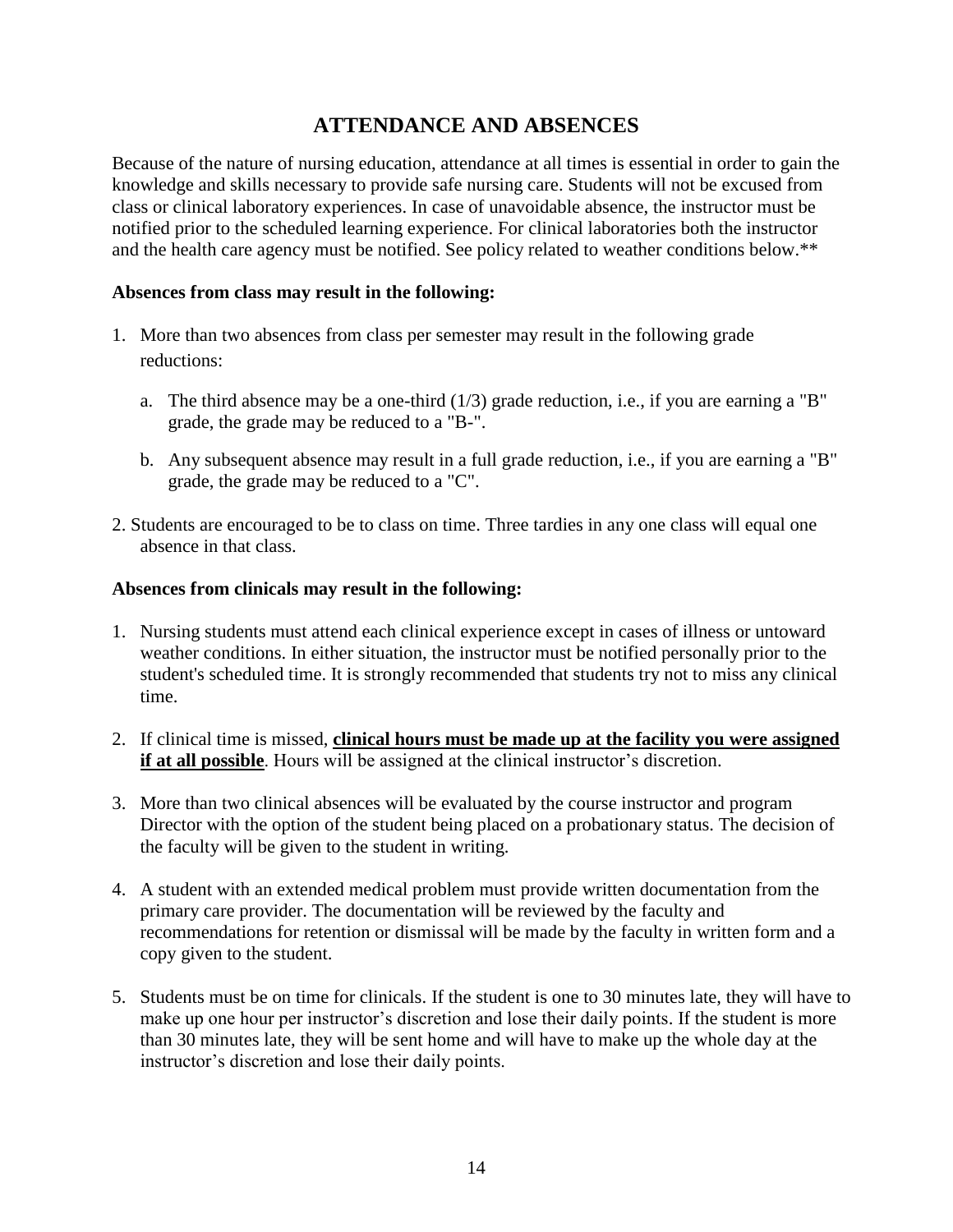- 6. More than one absence from clinicals per semester may result in the following grade reduction:
	- a. The second absence may be a one-third grade reduction, i.e., if you are earning a "B" grade, the grade may be reduced to a "B-".
	- b. Any subsequent absence may result in a full grade reduction, i.e., if you are earning a "B" grade, the grade may be reduced to a "C".

\*\*When the weather conditions are poor and the highway patrol has issued "major winter storm", the students will not be required to attend clinical or theory. Each student involved is required to notify their instructor prior to class and also the facility during clinicals.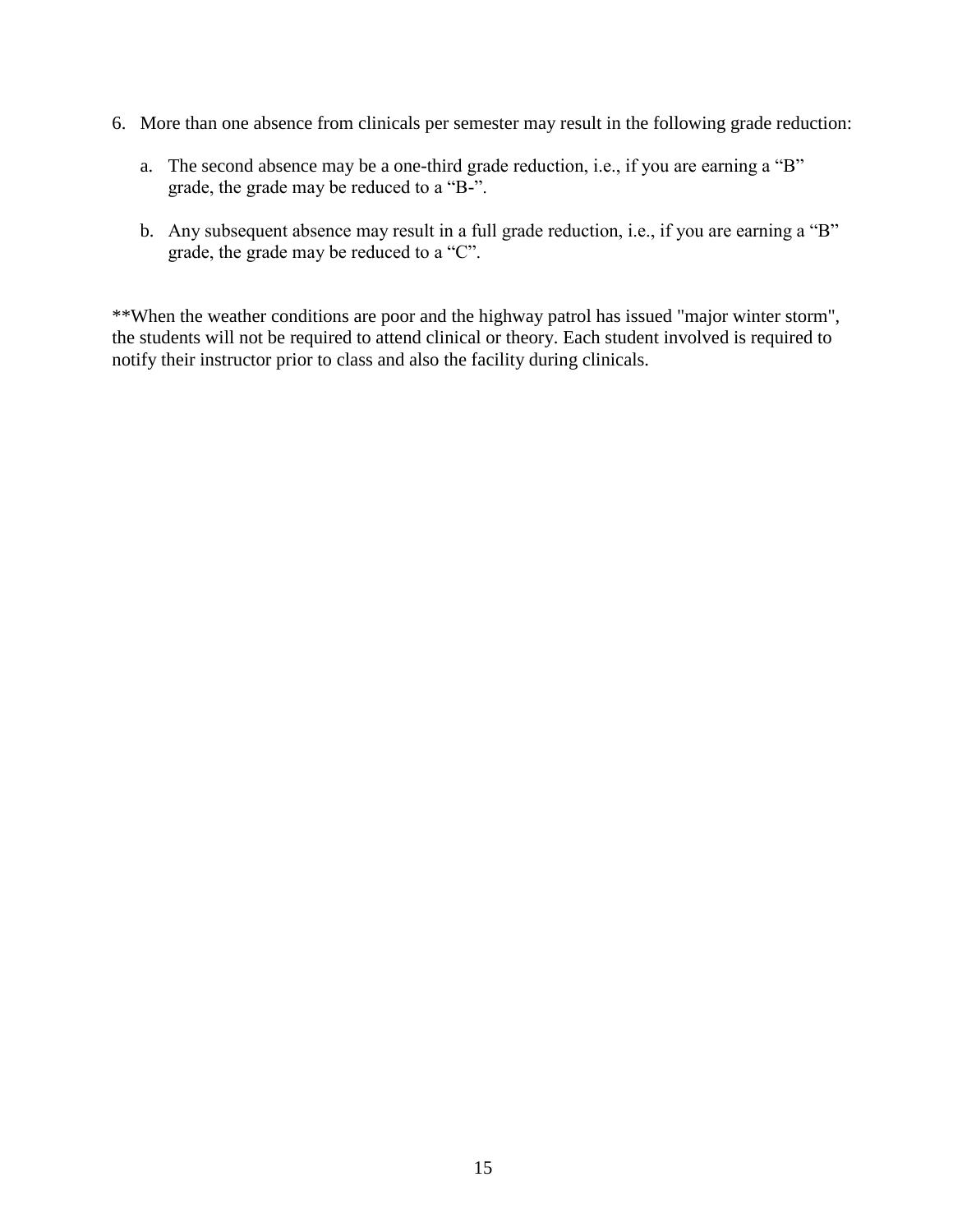# **SNOW COLLEGE HEALTH PROFESSIONS COURSE CORRECTION FORM**

<span id="page-15-0"></span>

| Student Name                                                                                                                                                                                                                                 |                                                                               |
|----------------------------------------------------------------------------------------------------------------------------------------------------------------------------------------------------------------------------------------------|-------------------------------------------------------------------------------|
| Instructor Name                                                                                                                                                                                                                              |                                                                               |
|                                                                                                                                                                                                                                              |                                                                               |
| A verbal warning was issued to the above-named student on (date) _______________<br>by reason(s) of the following improper conduct, violation of an established rule, unsatisfactory<br>work performance, or other cause as explained below. |                                                                               |
| <b>D ABSENTEEISM</b><br>□ MISCONDUCT/DISRUPTIVE BEHAVIOR<br><b>TARDINESS</b><br><b>INSUBORDINATION</b><br>□ UNSATISFACTORY CLINICAL PERFORMANCE                                                                                              | <b>D ABUSIVE LANGUAGE</b><br>□ IMPROPER DRESS<br>□ IMPROPER USE OF EQUIPTMENT |
|                                                                                                                                                                                                                                              |                                                                               |
|                                                                                                                                                                                                                                              |                                                                               |
| ,我们也不能在这里的时候,我们也不能在这里的时候,我们也不能会在这里的时候,我们也不能会在这里的时候,我们也不能会在这里的时候,我们也不能会在这里的时候,我们也不                                                                                                                                                            |                                                                               |
|                                                                                                                                                                                                                                              |                                                                               |
|                                                                                                                                                                                                                                              |                                                                               |
| Instructor Signature                                                                                                                                                                                                                         | Date: $\qquad \qquad$                                                         |
|                                                                                                                                                                                                                                              | Date: $\frac{1}{\sqrt{1-\frac{1}{2}} \cdot \frac{1}{2}}$                      |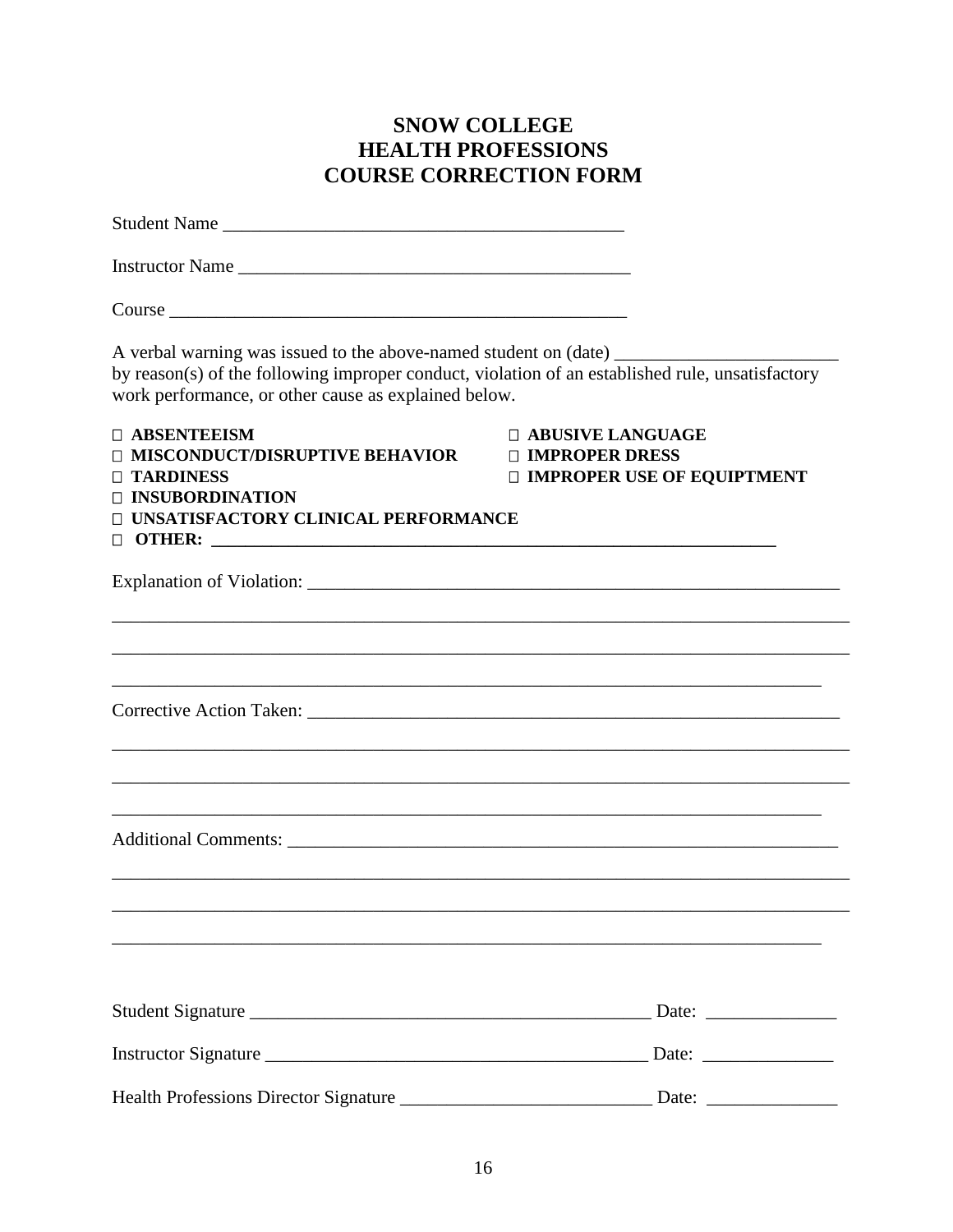# **SNOW COLLEGE HEALTH PROFESSIONS MID-TERM STUDENT PROBATION NOTIFICATION**

<span id="page-16-0"></span>

| <b>Student Name</b> |  |  |
|---------------------|--|--|
|                     |  |  |

Instructor Name

Course  $\sim$ 

This document is to formally notify you that you have been placed on probation due to low grades. According to current documentation, your midterm grade in the class listed above has fallen below the 80% as outlined in, and required by, the Snow College ASN Student Handbook. Students failing to meet this standard by the end of the semester will be dismissed from the program.

Student Action:

I am aware that I must complete the following items as part of the probation process:

| <u> 1989 - Johann Barn, fransk politik (d. 1989)</u>                                                                    |
|-------------------------------------------------------------------------------------------------------------------------|
|                                                                                                                         |
|                                                                                                                         |
|                                                                                                                         |
|                                                                                                                         |
| <u> Alexandro Alexandro Alexandro Alexandro Alexandro Alexandro Alexandro Alexandro Alexandro Alexandro Alexandro A</u> |
|                                                                                                                         |
| <u> 1989 - Johann Harry Barn, mars and de Branch and de Branch and de Branch and de Branch and de Branch and de B</u>   |

I understand that failure to complete the above requirements and/or bring my grade up to 80%, or higher, will result in complete dismissal from the Snow College ASN program. I also understand that I am still financially responsible for all expenses incurred by me for the present semester.

| Student Signature                            | Date: |
|----------------------------------------------|-------|
| Instructor Signature                         | Date: |
| <b>Health Professions Director Signature</b> | Date: |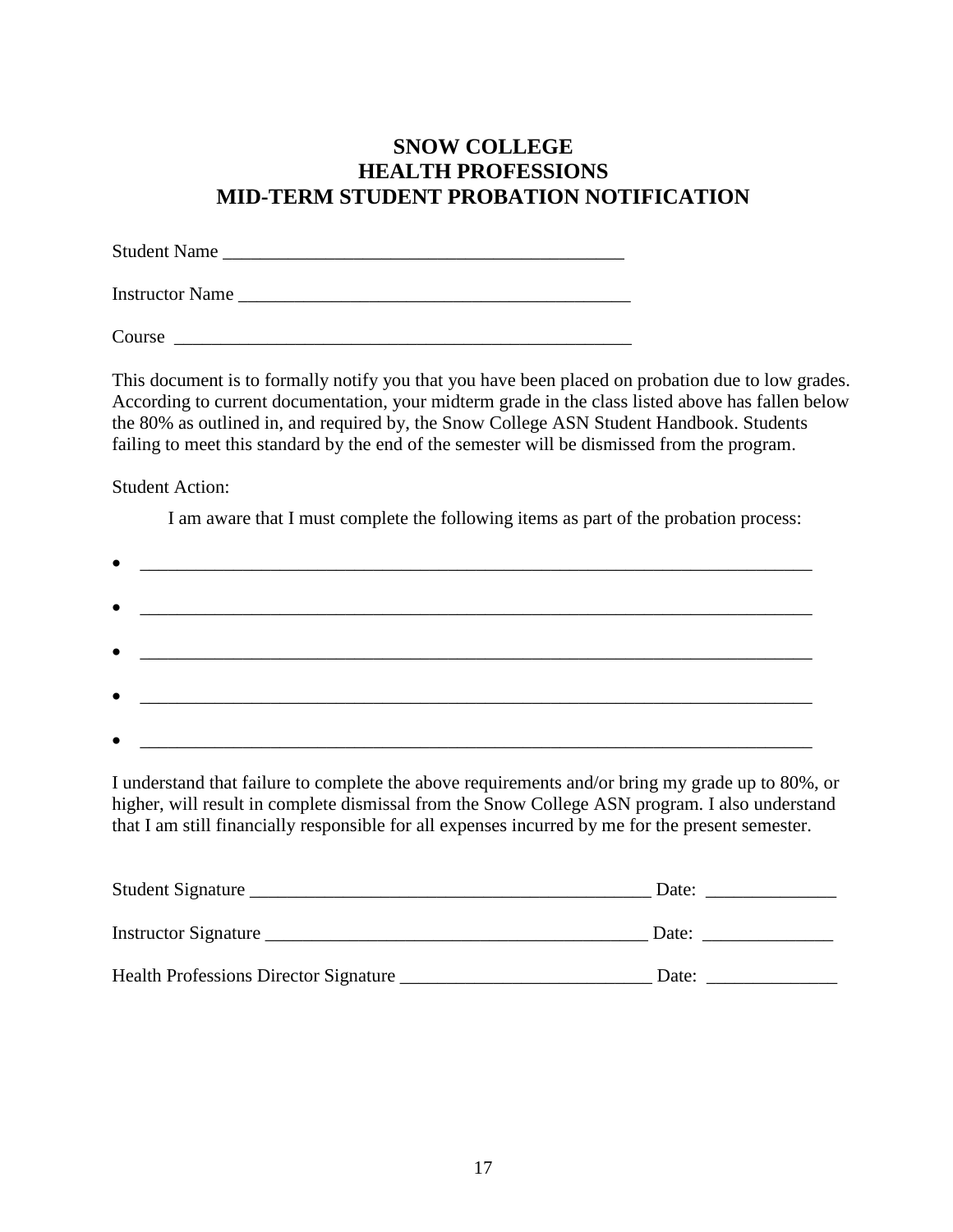

<span id="page-17-0"></span>*All courses in the Snow College ASN program will use the following table to determine course grades. You will notice the higher expectation of grades differ slightly from the Snow College grade scale.*

| <b>Department</b><br>Percentage | <b>Letter Grade</b> | <b>Number Grade</b> |
|---------------------------------|---------------------|---------------------|
| 95-100                          | $\mathbf{A}$        | 4.0                 |
| 90-94                           | $A-$                | 3.7                 |
| 87-89                           | $B+$                | 3.3                 |
| 83-86                           | $\bf{B}$            | 3.0                 |
| 80-82                           | $B-$                | 2.7                 |
| 77-79                           | $C+$                | 2.3                 |
| 74-76                           | $\mathsf{C}$        | 2.0                 |
| 71-73                           | $C-$                | 1.7                 |
| 67-70                           | $D+$                | 1.3                 |
| 64-66                           | D                   | 1.0                 |
| 61-63                           | $D-$                | 0.7                 |
| 59-60                           | E                   | 0.0                 |

### **PERCENTAGE GRADE TO LETTER GRADE BREAKDOWN**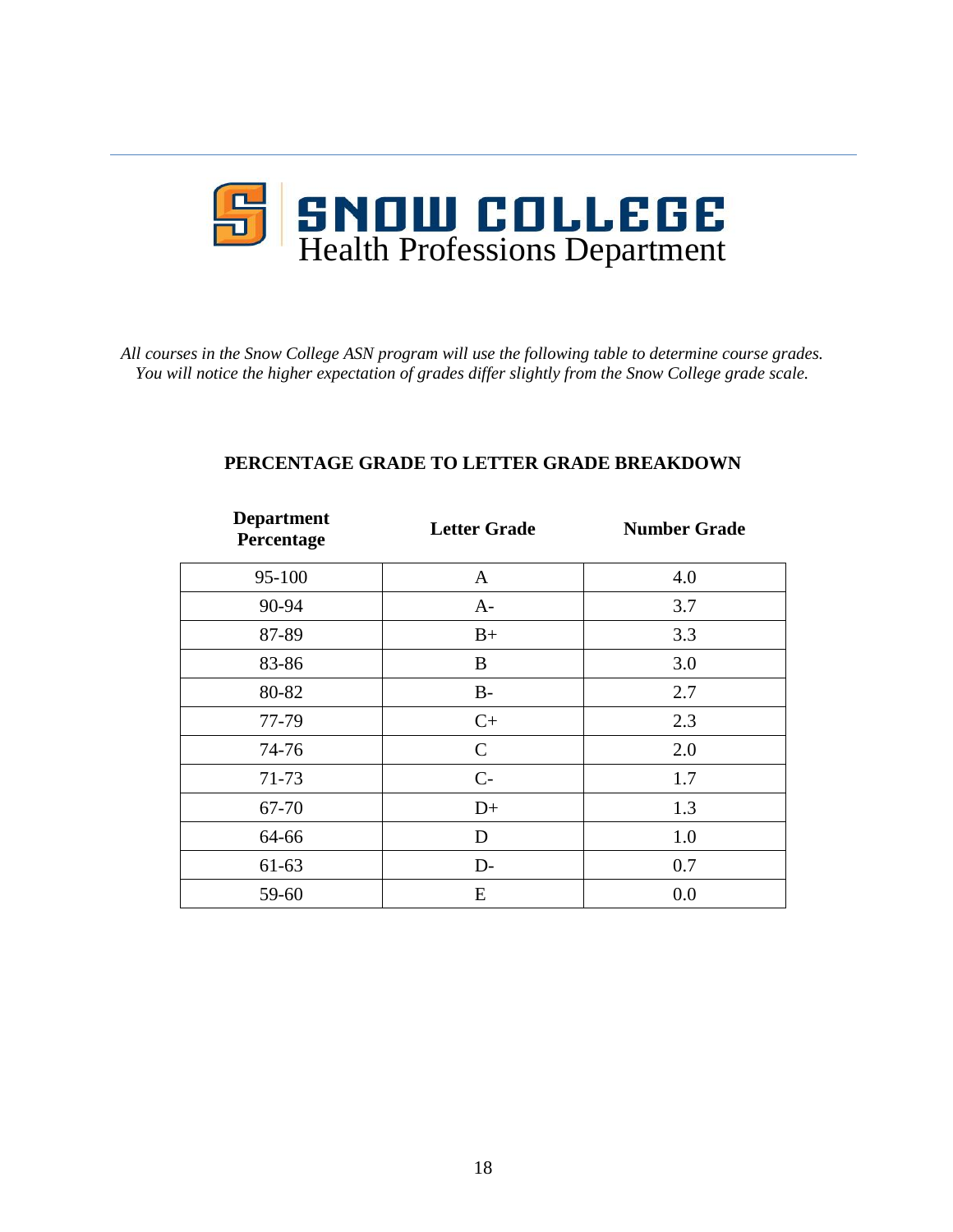## **STUDENT HONOR CODE**

<span id="page-18-0"></span>All students are expected to conduct themselves in a manner which will bring credit to themselves and the college as stated in our Snow College catalog. In addition, the nursing department has certain codes of honor that must be met to demonstrate personal integrity. Any conduct listed below is considered a clear violation of the student honor code and may illicit immediate termination in the Nursing Program.

- 1. Using unauthorized materials during a test.
- 2. Copying from or collaborating with another student during testing time.
- 3. Plagiarism on any written assignment.
- 4. Furnishing false information to the college or duly authorized personnel with intent to deceive.
- 5. ANY FORM OF CHEATING! Cheating includes, but is not limited to:
	- using test bank questions, either current or previous editions
	- talking about a test before everyone has taken it
	-
	- taking screen shots or photocopying tests
- printing a copy of a Canvas test
- keeping tests or scratch paper that should be returned to the instructor
- talking during tests claiming another's work as your own
	- having someone else do your work
- sharing information doing someone else's work

If you are aware of someone cheating and you do not report them, you are also guilty.

We follow the Snow College Academic Honesty Policy.

- 6. Tests are taken in the school testing centers or an approved proctored site. Students may not leave the computer area during testing. Leaving the computer area may be grounds for dismissal from the program.
- All online resources, such as Quizlet etc., used for tests, quizzes and assignments, must be approved by course instructor and documented.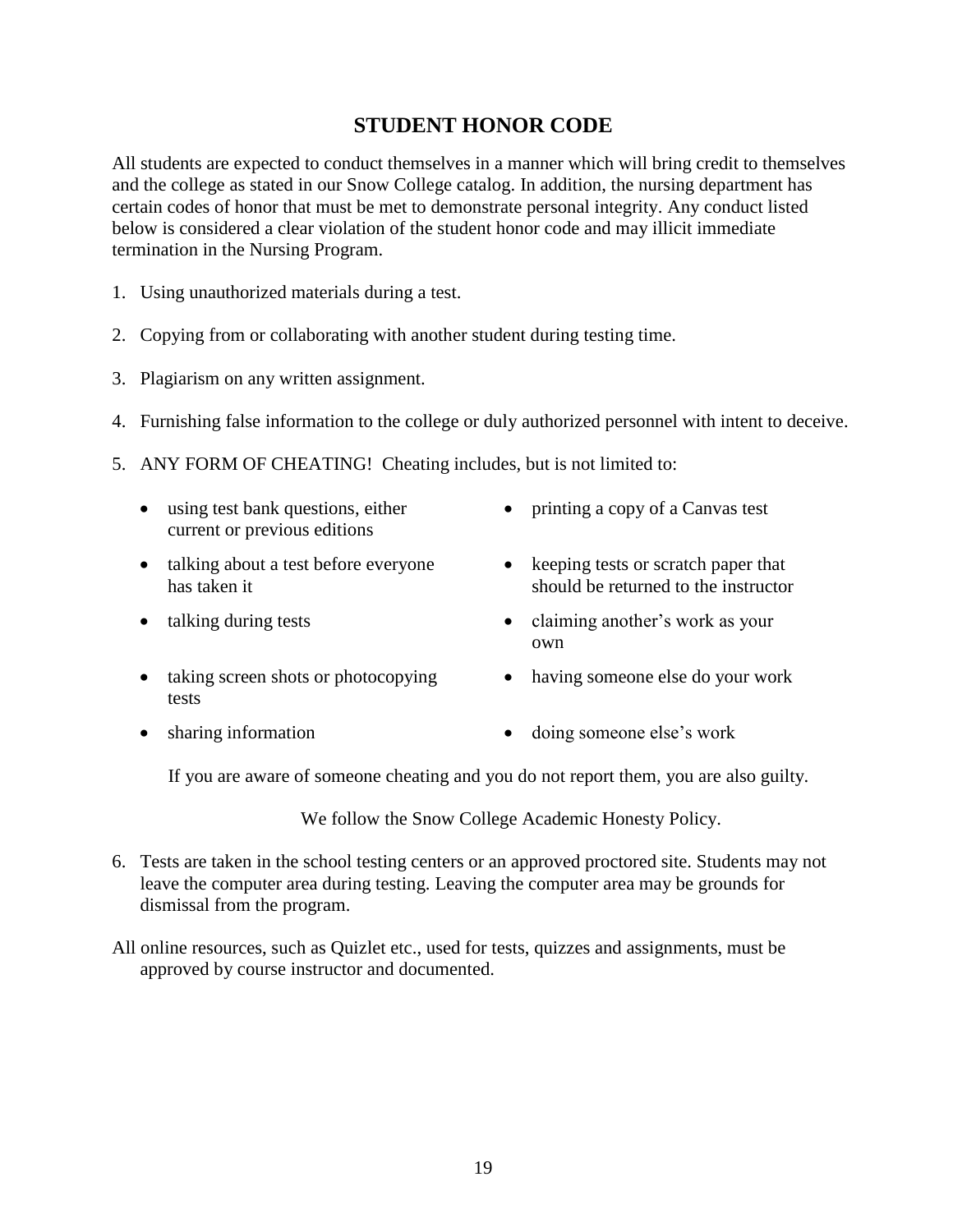# **INCIVILITY**

<span id="page-19-0"></span>Nursing academia ought to reflect and role model the core values of the profession, which include caring, compassion, nurturing of the other, and respect. To create a healthy academic culture, there must be a healthy relationship between both faculty and students. The principles that apply to healthy personal relationships are relevant and apply in academia. This includes the foundation of open/honest communication, working together, and establishing boundaries that are clearly defined and enforced.

#### **Faculty Responsibilities**

- 1. Model caring and respect in all that you do so your students can see what true professionalism looks like in practice!
- 2. Provide opportunities to dialogue with students in open formats. This can provide needed dialogue and understanding.
- 3. Establish clearly written policies or place expectations in student codes of conduct that address incivility and consequences. Enforce them consistently.
- 4. Listen carefully; give students positive feedback.
- 5. Time management/stress reduction/self-care will be supported and encouraged.

### **Student Responsibilities**

As a student, hold yourself to the highest standards of professionalism, which includes:

- 1. Be prepared, respectful, and engaged in your learning.
- 2. Do not speak in a negative, derogatory manner openly about other students, faculty, or the nursing program.
- 3. Abide consistently by the standards of student conduct at Snow College. The Snow College Student Code of Conduct can be found at https://snow.edu/catalog/student\_rights.html#studentcode
- 4. Communicate your needs, and what you need/expect from faculty.
- 5. Work toward a common goal of civility and respect.

<sup>&</sup>quot;How to Address Student Incivility and Change the Culture in Your Program." *KeithRN*, 24 Mar. 2016, www.keithrn.com/2016/03/student-incivility/.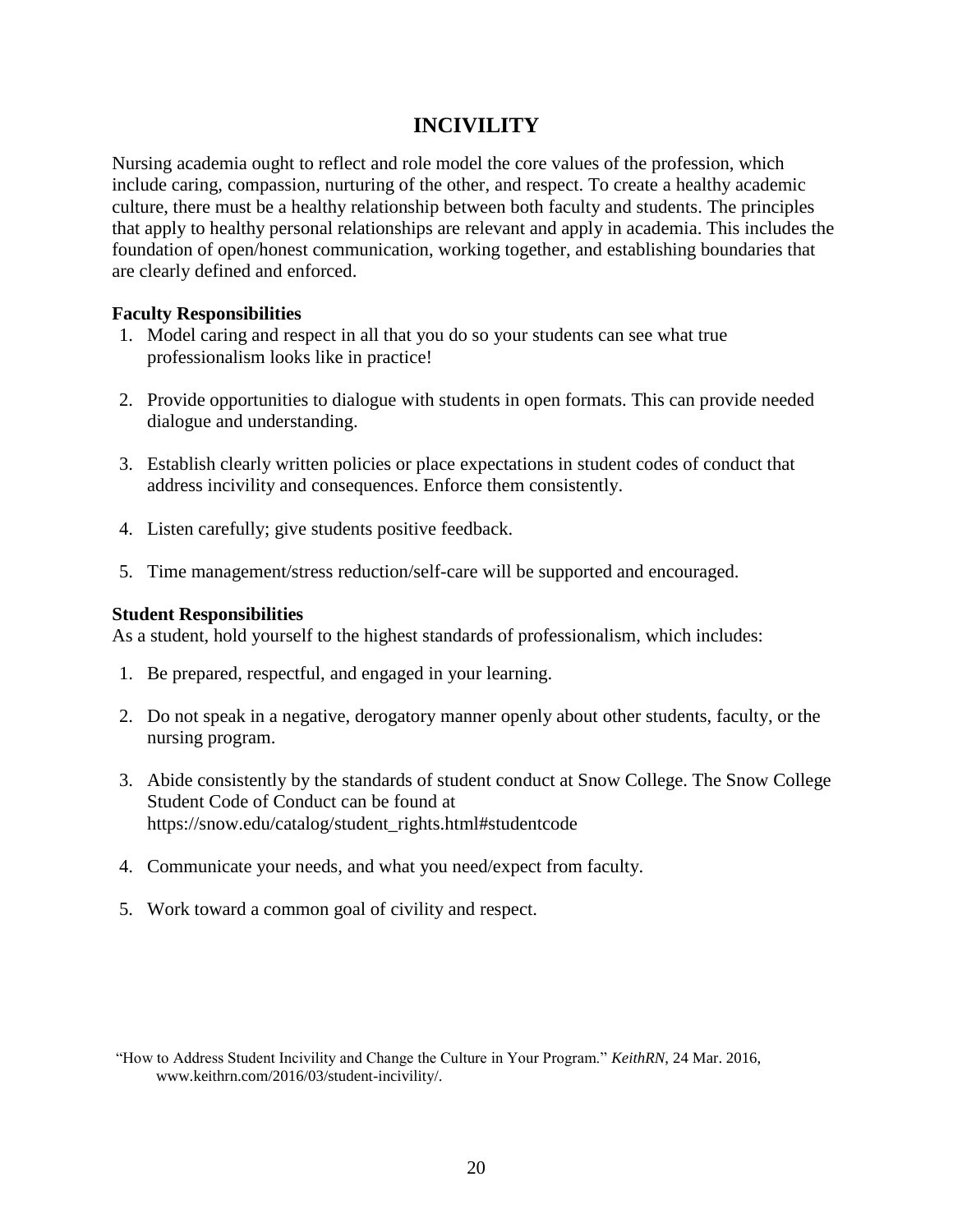# **UNIFORM AND GROOMING**

### <span id="page-20-0"></span>GENERAL GROOMING

- 1. Bathe daily. Use antiperspirant that controls your body odor.
- 2. Clean, brushed teeth. No halitosis.
- 3. No chewing gum.
- 4. Uniforms are to be washed every day. Students must have at least one complete uniform for clinicals; we recommend two.

### HAIR

- 1. Clean and neatly combed.
- 2. No extreme styles.
- 3. Hair, longer than shoulder length, must be securely tied back, above the shoulders.
- 4. Hair should never obstruct vision or require pushing aside.
- 5. No excessive hair ornaments, ribbons, or colored scarves.
- 6. Facial Hair
	- a. A closely shaved beard, ¼ inch or less, will be allowed if it is well groomed.
	- b. No extreme facial or beard styles.
	- c. Moustaches allowed, if neatly trimmed.
	- d. If a facility requires that you must be clean shaven, then you will have to follow the facility's policy.

### UNIFORMS

### Approved student uniform

- 1. Grey uniform top from Meridy's with Cherokee pewter pants.
- 2. A solid white, snug fit, undershirt can be worn under the scrub top. The white shirt cannot have any logos or color.
- 3. No hoodies, sweaters, or jackets etc. can be worn over the scrub top in the clinical setting, this includes any labs.
- 4. White or gray, closed toe shoes. Condition and care of shoes: clean, not frayed, no cracks, run down heels, and leather intact.
- 5. Student identification badge must be worn at all times in any clinical area.
- 6. A Course Correction Form will be used anytime the student is not in the correct uniform.

### General information

- 1. Clean and wrinkle free.
- 2. Proper mending (use grey/pewter thread rather than safety pins and/or tape.)
- 3. No lab coats or patient gowns for student uniforms.
- 4. Appropriate uniforms in special care areas.
- 5. Uniform and name badge will be worn in clinical area when obtaining patient information.
- 6. Stethoscope.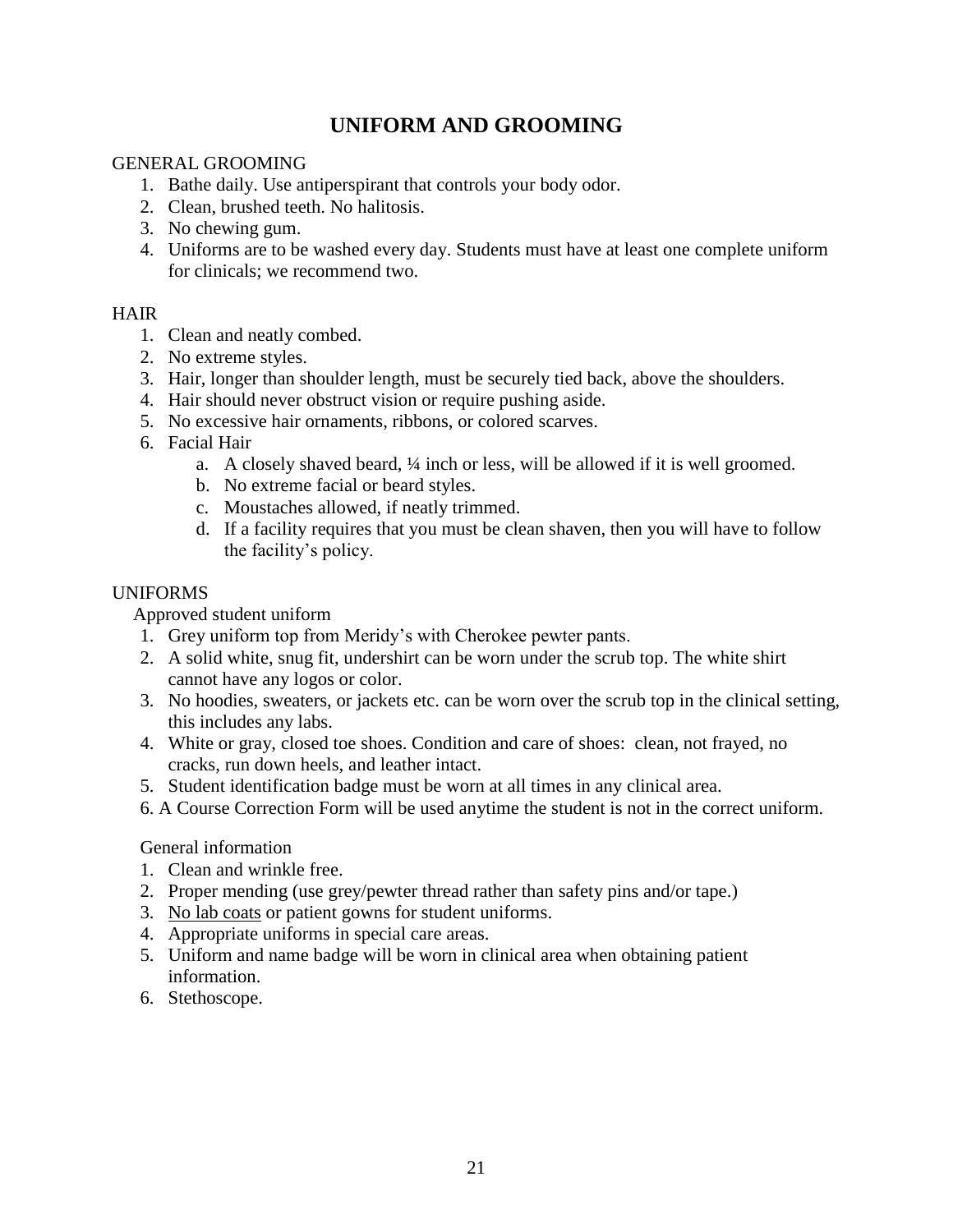### JEWELRY

Acceptable

- 1. Wedding and engagement rings.
- 2. Watch with second hand. Band should be as simple as possible. Digital watches are not recommended.
- 3. One pair of post earrings may be worn, one in each ear. No dangling earrings.
- 4. No chains, bracelets, or anklets.
- 5. No visible body piercings nose, eyebrows, tongue, etc.

### TATTOOS

All tattoos must be covered.

- 1. A white, long sleeve undershirt may be used to cover the tattoos.
- 2. Band-Aids or other approved coverings may be used as well.

### MAKE-UP

- 1. Should be conservative
- 2. **NO** perfume or cologne

### **FINGERNAILS**

- 1. NO ARTIFICIAL NAILS OF ANY KIND.
- 2. Fingernails must be clean and manicured, no longer than medium length.
- 3. Color or polish: clear or neutral, unchipped.

### APPROPRIATE STREET CLOTHES FOR SPECIFIC STUDENT EXPERIENCES.

- 1. Appropriate underclothes.
- 2. Appropriate skirt or dress length.
- 3. No tight clothing.
- 4. No sheer blouses or halter tops.
- 5. No bare feet, midriffs or short-shorts.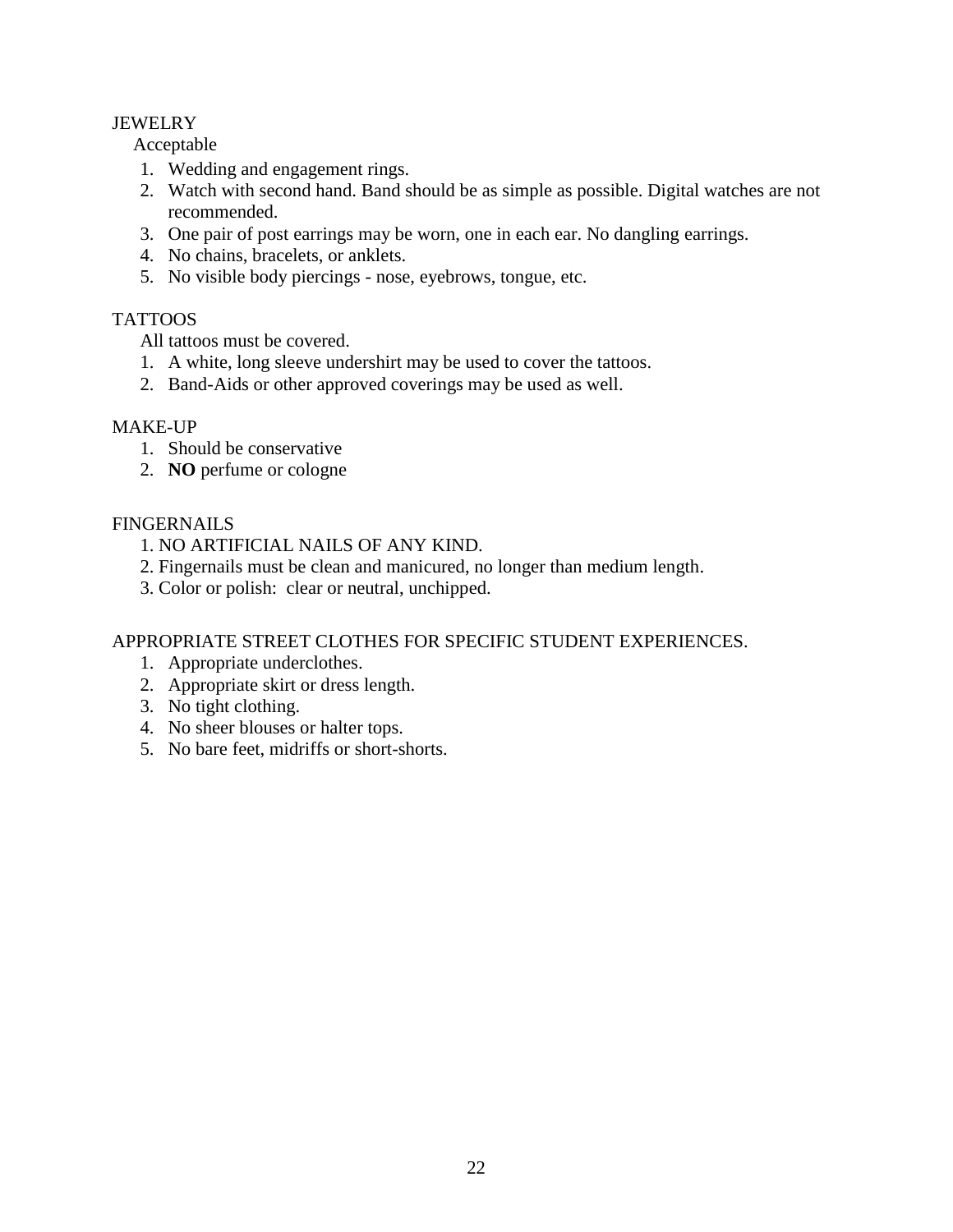# **UNPROFESSIONAL CONDUCT**

<span id="page-22-0"></span>Nursing behavior (acts, knowledge, and practices) which fails to conform to the accepted standards of the nursing profession and which could jeopardize the health and welfare of the people shall constitute unprofessional conduct and shall include but not be limited to the following:

- 1. Failing to utilize appropriate judgment or exercise technical competence in administering safe nursing practices based upon the level of nursing for which the individual is prepared.
- 2. Failing to follow policies or procedures defined in the practice situation to safeguard patient care.
- 3. Failing to safeguard the patient's dignity and right to privacy.
- 4. Violating the confidentiality of information or knowledge concerning the patient.
- 5. Verbally or physically abusing patients.
- 6. Performing new nursing techniques or procedures without proper education and preparation and outside the RN scope of practice.
- 7. Being unfit to perform because of physical or psychological impairment.
- 8. Use of alcohol and/or drugs prior to, or during learning experience, is prohibited and is grounds for dismissal from the nursing program.
- 9. Manipulating drug supplies, narcotics, or patient's records.
- 10. Falsifying patient's records or intentionally charting incorrectly.
- 11. Appropriating medications, supplies, or personal items of the patient or agency
- 12. Violating state and federal laws relative to drugs.
- 13. Intentionally committing an act that adversely affects the physical or psychosocial welfare of the patient.
- 14. Delegating nursing care, functions, tasks, and/or responsibilities to others contrary to the Utah Laws Governing Nursing and/or to the detriment of the patient's safety.
- 15. Leaving a nursing assignment without properly notifying appropriate personnel.
- 16. Resorting to fraud, misrepresentation, or deceit in reference to licensing examination or in obtaining a license.
- 17. Aiding, abetting, or assisting an individual person to violate or circumvent any law or duly promulgated rule or regulation intended to guide the conduct of a nurse or any other health care provider.

A student may be dismissed from the nursing program, or a full letter grade may be deducted, if you display any unprofessional conduct.

Adopted from: The Utah Nurse Practice Act and Rules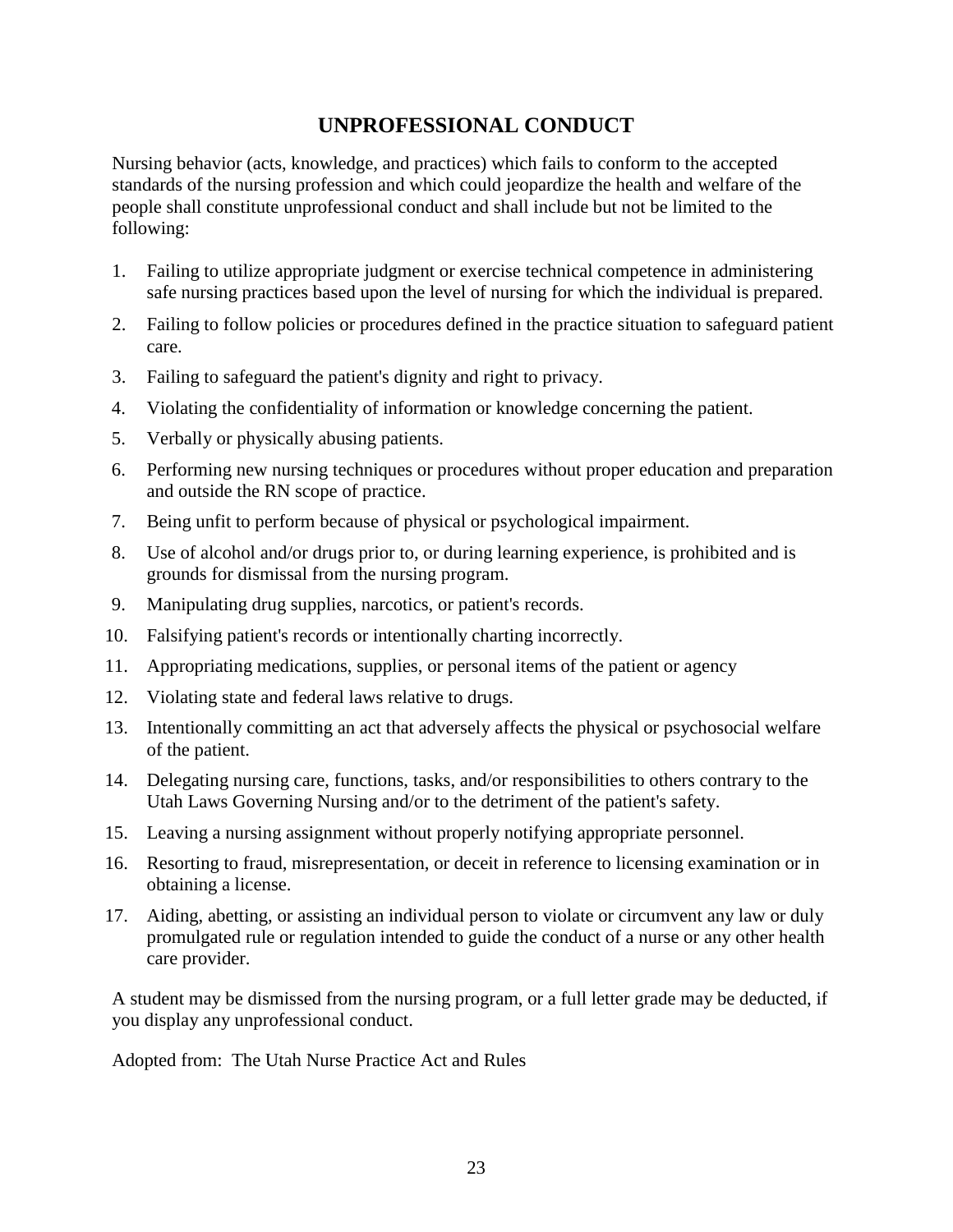# **CLINICAL POLICY**

#### <span id="page-23-0"></span>PRECEPTORSHIP

Students can request their first choice of the facility and the department they would like to do their Preceptorship in. Keep in mind that this is a request, not a guarantee! Faculty will assess where the student lives and then make the final assignment based off of what the student requested and what the facility will allow. If a student makes any Preceptor arrangements on their own with anyone in the facility, including the nurse educator, they will fail the class. A full letter grade deduction may occur if the preceptorship takes longer than four weeks to complete.

#### CLINICAL POINTS

Clinical points may be adjusted if the instructor(s) receives additional information regarding the student's actions after the clinical day.

# **RULES FOR SKILLS LAB**

<span id="page-23-1"></span>During your nursing education, you will be spending time in the skills lab. Rules need to be followed to achieve the best learning environment for you. You will be divided into skill lab groups and will have various lab care assignments within that group.

- 1. Skills practice supplies are found in the lab. The lab coordinator or instructor will provide the supplies as needed.
- 2. All materials will be cleaned, re-wrapped or packaged, and stored in the correct designated area by the students using them.
- 3. Materials or supplies may not be taken out of the lab at any time.
- 4. All supplies and materials will be taken care of and respected.
- 5. All supplies and materials will be cleaned up and returned neatly to assigned shelves or areas.
- 6. All laundry soiled will be washed after used.
- 7. All needles and sharps are to be discarded in the sharps containers using Standard Precautions.
- 8. Skills lab can be used for practice after scheduled hours if all rules are obeyed and prior permission is obtained by a faculty member or lab coordinator.
- 9. Do not use beds or tables unless for procedures and practice.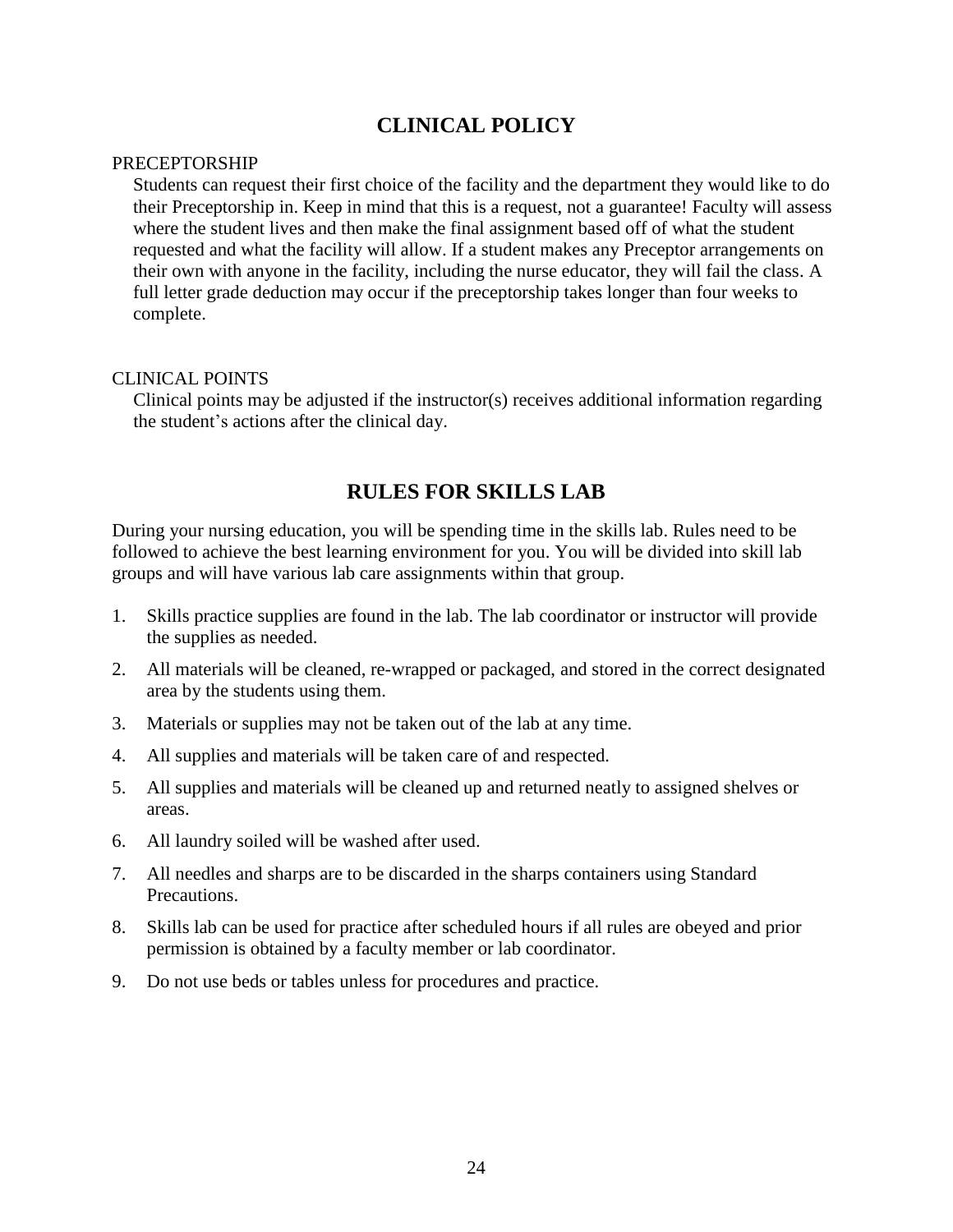# **IMMUNIZATIONS**

<span id="page-24-0"></span>Immunizations are required since student nurses are at risk for exposure to, and possible transmission of, diseases because of their contact with patients. Compliance will be required of all students in the ASN program. Immunization requirements are subject to change based on facility requirements for participation in clinical sites.

Students will need the following immunizations:

**TB: (**one of the following)

- 1. 2-step TST test This test requires that you have TB test within 1-3 weeks of each other.
- 2. If you have had a 2-step TST test previously, over 12 months ago, you will need to get a single TB test.
- 3. Proof of QuantiFERON Gold blood test with negative results.
- 4. Proof of T-Spot blood test with negative results.
- 5. If you have a positive TB test, you must have a chest x-ray with normal results.

### **Tdap:**

1. Proof of one Tdap vaccination after age 10. If you received your Tdap over 10 years ago, you will need to get either a Td booster or another Tdap vaccination. Tdap, which protects against pertussis in addition to tetanus and diphtheria, is sometimes recommended instead of the Td vaccine, ask your healthcare provider.

### **MMR: (**one of the following)

- 1. Proof of two MMR vaccinations.
- 2. Proof of Immunity to Measles, Mumps, Rubella through a blood test.

#### **Hepatitis B: (**one of the following)

- 1. Documentation of three Hepatitis B vaccinations.
- 2. Blood test with "reactive" result.

#### **Varicella (chickenpox):** (one of the following)

- 1. Proof of two Varicella vaccinations.
- 2. Proof of Immunity to Varicella through a blood test.

#### **Covid -19:**

1. Proof of being fully vaccinated for COVID-19.

#### **Flu Shot:**

1. Proof of current, annual influenza vaccination. This documentation will be required when the new flu vaccine becomes available for the current year.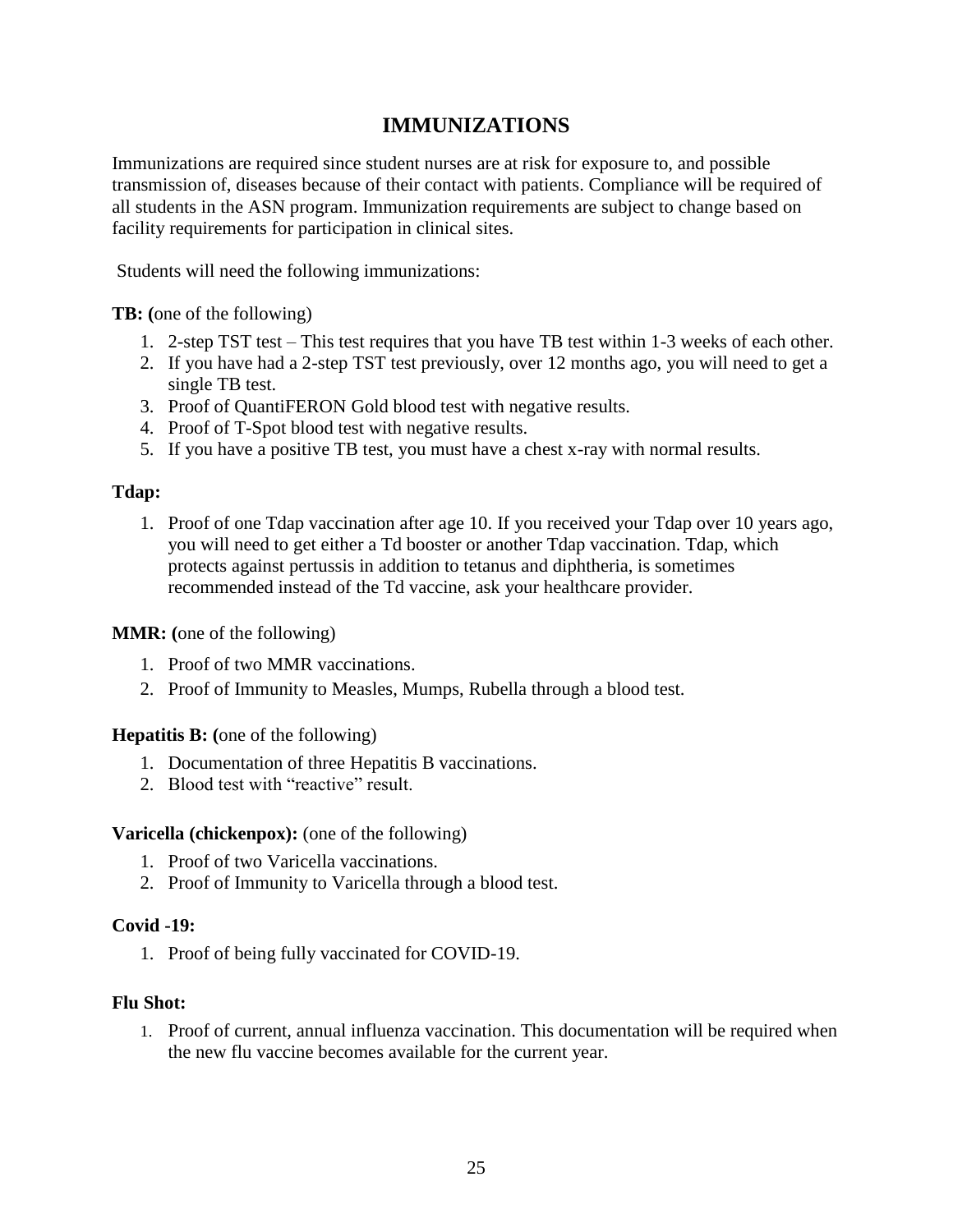<span id="page-25-0"></span>All students are required to be American Heart Association, BLS Health Care Provider, or American Red Cross, CPR for the Professional Rescuer, CPR certified and must maintain current certification throughout the program. Each student must be certified before participating in any clinical experiences. If your current CPR certification expires prior to your anticipated graduation date, you will be required to attend another CPR course. A copy of the certification card must be provided for your student records. The student assumes all costs for becoming certified and will be required to schedule a CPR course on their own.

### **STUDENT INSURANCE**

- <span id="page-25-1"></span>1. Students must provide a copy, front and back, of their insurance card. If a student does not have insurance, they will need to inform the office manager.
- 2. Health care agencies view students as volunteers and do not include them under their Workman's Compensation. Therefore, students are strongly encouraged to be enrolled in a personal health insurance plan to cover any injury or illness that might occur related to clinical laboratory experiences.
- 3. Students are covered by accident insurance as stated in the Snow College Catalog, but the student needs to utilize their own insurance first.
- 4. Malpractice insurance which covers each student is also provided by Snow College. If any student wishes to purchase his or her own malpractice insurance, he/she is free to do so.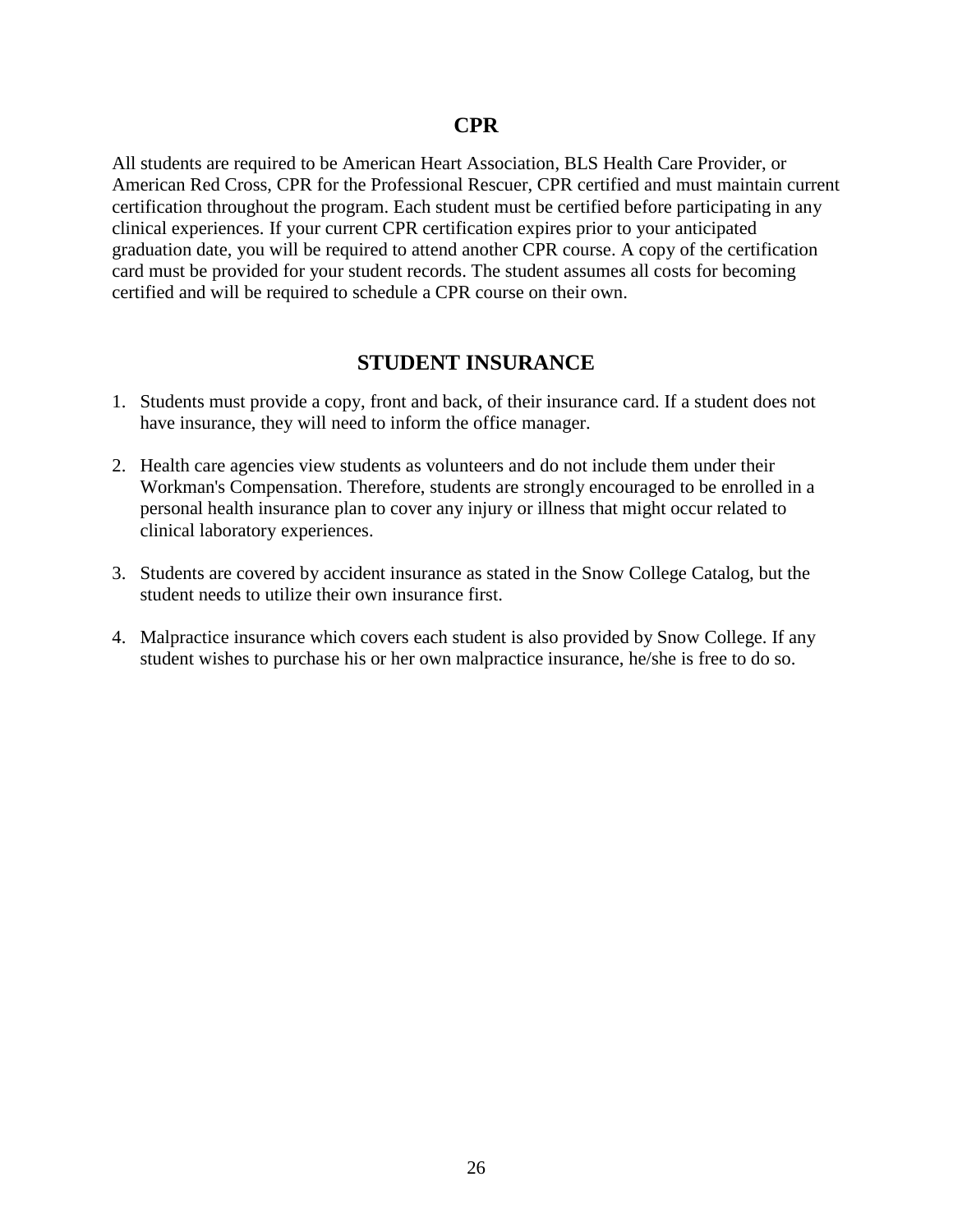# **DRUG AND ALCOHOL POLICY**

### <span id="page-26-0"></span>**Purpose:**

The purpose of the Drug and Alcohol policy is to ensure a safe learning and working environment for classmates, instructors, patients, clients, and residents of clinical facilities.

The Snow College Health Professions Department, as well as facilities where students will be performing clinical hours, require that students complete a drug screening before students can be placed for clinical assignment as found in the Clinical Training Affiliation Agreement.

### **Policy:**

- 1. All students who are accepted into the nursing program are required to submit a drug and alcohol screen.
- 2. The Health Professions Department reserves the right to ask any student to submit to random drug testing, this will need to be completed within a specified time frame. Refusal or failure to complete the testing within the specified time frame may result in dismissal from the program.
- 3. Students are required to obtain a drug screen through WorkMed or site(s) that have been approved by the Director of Nursing. Students will be given the information on how to obtain the drug screen when accepted into the nursing program.
- 4. Drug screen results must be sent directly to the office manager.
- 5. Students will be responsible for all costs associated with all drug screen(s).
- 6. A positive test result will require proof of a prescription written by a licensed health care provider. The student must submit documentation of a prescription filled prior to the date of drug screening to the office manager.
- 7. Students with a positive test result, which is not explained by a licensed health care provider's prescription, will be ineligible for admission to the program.
- 8. If a student has a result indicating a diluted sample, testing must be repeated at the student's expense. If the second test results come back, with a diluted result, this will be interpreted as a positive result and the student will not be allowed to enter and/or continue in the nursing program.
- 9. If a student refuses to submit to a drug screen, the student forfeits their spot in the nursing department.
- 10. The Director of Nursing will review all positive tests results; the Director of Nursing will make the final determination of dismissal from the program.

In addition to the above policies, the Health Professions Department also follows Snow College's Drug and Alcohol Policy. This can be found at https://snow.edu/offices/wellness/drugs.html.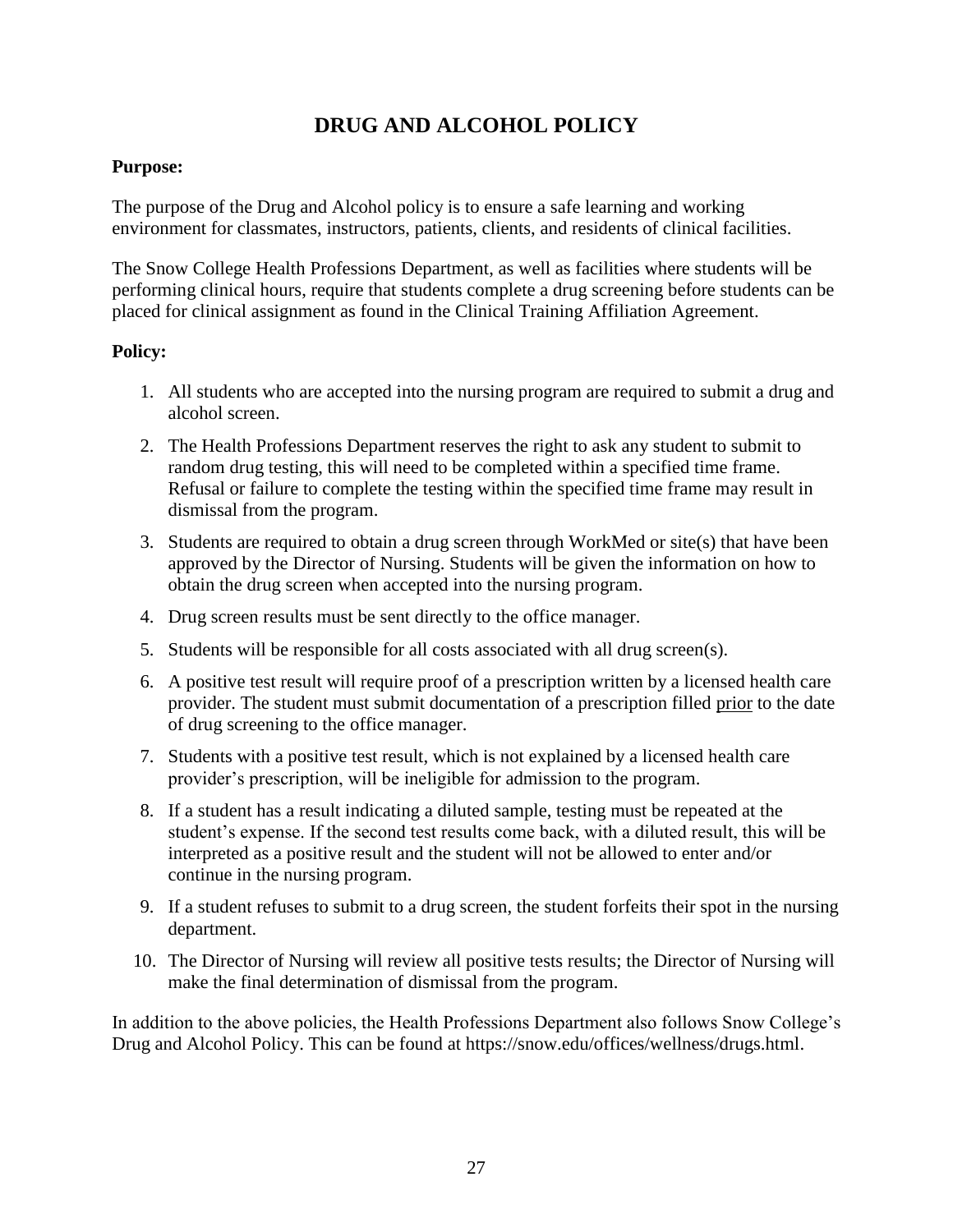### **TRAVEL**

<span id="page-27-0"></span>Each student is expected to provide their own transportation to the campus, clinical areas, and workshops. These experiences are an integral part of the nursing program; therefore, they are mandatory. The cost of this travel is assumed by the student*.*

### **EMPLOYMENT POLICIES**

<span id="page-27-1"></span>It is strongly recommended by the faculty that students do not work the night shift (11-7) prior to class. Students **cannot** work the night shift (11-7) prior to clinicals. Students will be sent home if they have done so. A student must assess his/her own ability to handle employment along with the course of study in nursing.

### **EXPOSURE RISK POLICY**

<span id="page-27-2"></span>Students who have been exposed to blood or body fluids are at risk for infectious diseases. To assess risk, a baseline, done within a two-hour window, is optimal for medical intervention of an OSHA defined accident (such as a needle stick or body fluid exposure). The baseline is used for future evaluation and potential interventions if necessary.

Students must immediately report all on-the-job injuries or illnesses to a school instructor. If a life-threatening or serious injury occurs, report to the Emergency Department, your private care provider, if immediately available, or an insta-care provider for initial treatment. This must be done within two hours of the injury or illness.

Any injury sustained by the student while participating in clinical activities and subsequent medical treatment, with all costs associated with care, will be the student's responsibility.

The following steps must be followed:

- 1. Inform Clinical Instructor of exposure.
- 2. Student must receive a baseline for future evaluation within two hours.
- 3. Follow Clinical Facilities procedures.
- 4. Fill out Snow College Accident-Injury-Incident Report. This can be found at https://snow.edu/offices/safety/incident.html. This form must be submitted within 24 hours.
- 5. Follow-up as needed.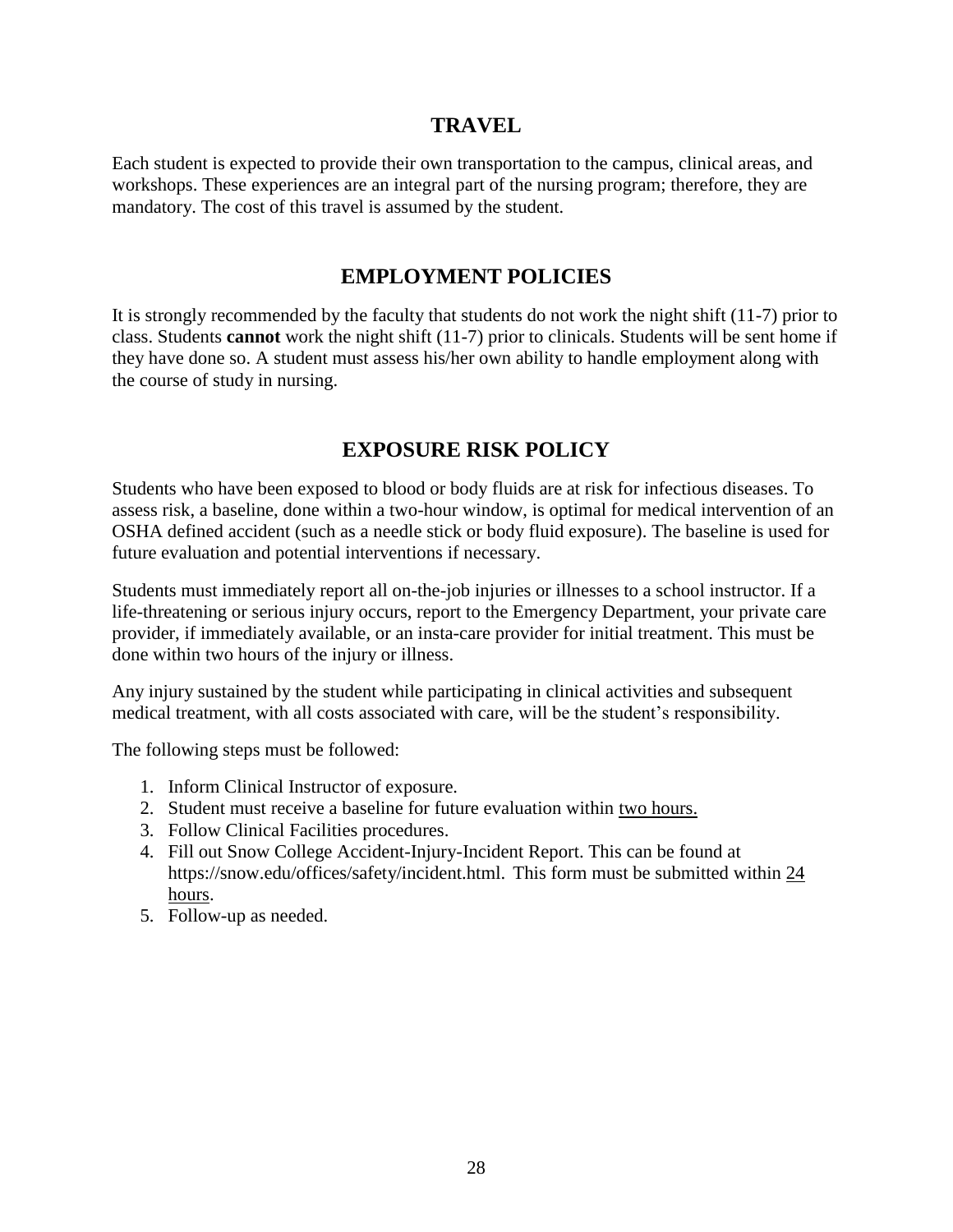# **ASN CLASS OFFICERS**

<span id="page-28-0"></span>Class officers will be elected by the students during the first semester and serve for two semesters. Elections will be held again during the third semester. Class officers have the following duties:

### **Class Representatives:**

- Works closely with the Nursing Director and keeps Director informed of class activities and concerns. If students have strong concerns the Class Representative(s) will gather information from them in a confidential and professional manner and present it to the Nursing Director; they will also relay information back to the class as needed.
- **•** Prepares a schedule for the nursing lab cleanup and follows up with students to make sure that all participate and that the nursing lab meets cleanliness standards.
- Assists with fund raising for students and service projects. Keeps records of finances from fund raisers and activities and turns them in to the Nursing Director.
- **•** Directs class officers and makes appropriate assignments.
- Completes any other assignments as deemed necessary by class officers and Nursing Director/instructors.
- Participate in Advisory Meetings held in the fall and spring to offer student input and suggestions.

#### **Historian/Social Media Relations:**

- Takes photographs that will represent learning and accomplishments throughout the school year to be used in the graduation slide program. Pictures must represent proper ethics.
- Works with Administrative Assistant on the Ephraim campus to represent Snow College Nursing on their Facebook and Instagram page. Students will send information weekly regarding activities, labs, etc. to the Administrative Assistant to be posted.
- Works with the class officers in planning activities, etc.
- Completes any other assignments as deemed necessary by the class representatives and Nursing Director/instructors.

#### **Activities Coordinator:**

- Works under the direction of the class representatives in planning and funding class activities. All activities must be cleared through the class representatives and Nursing Director.
- Assists with all fund raisers.
- Recognize student's birthdays on a monthly basis.
- Decorate classroom, and classroom boards, for holidays in good taste.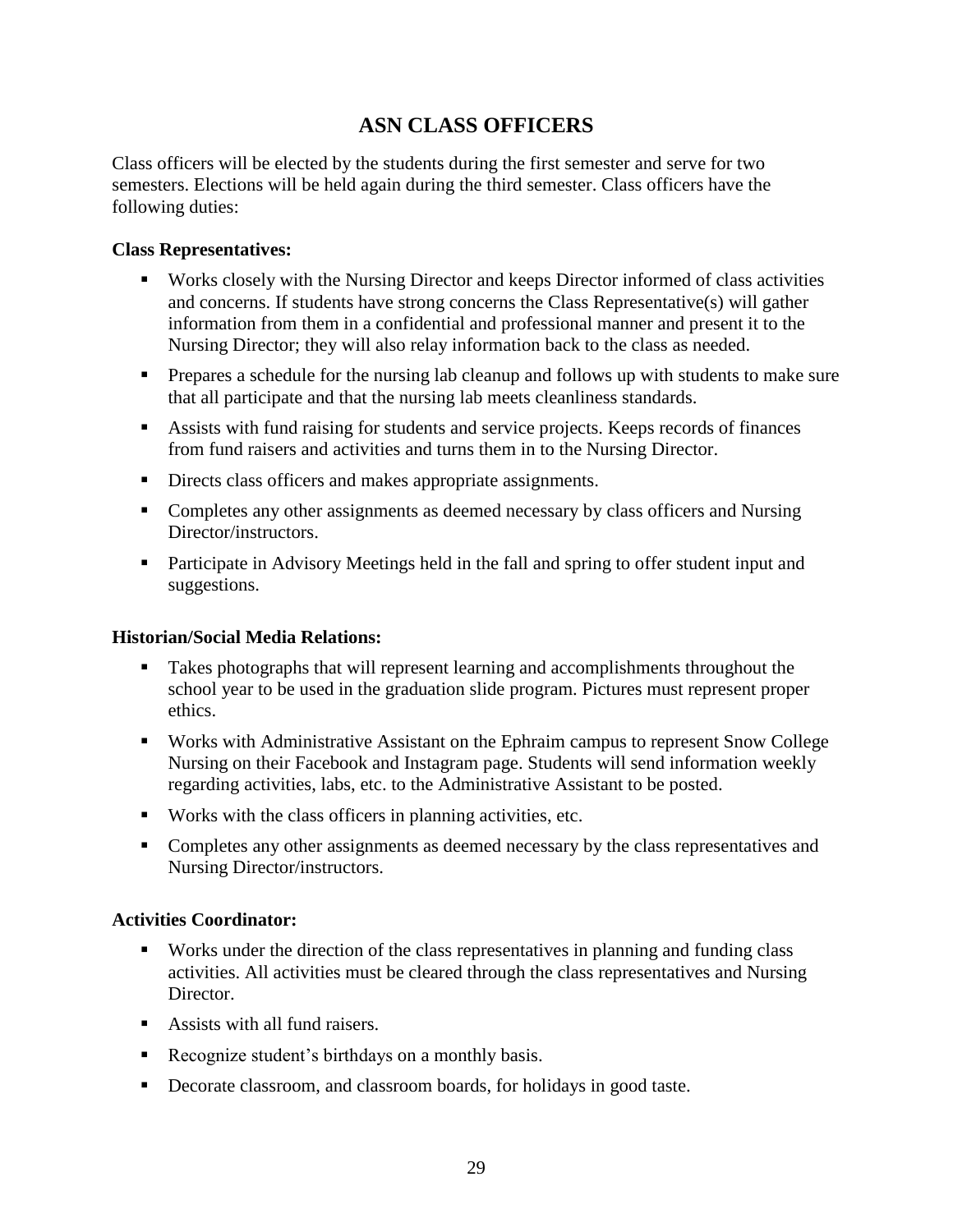- Plan holiday parties for Halloween, Christmas, and others as needed.
- Assist with community/service projects as planned.
- Assess when students are becoming overstressed and work with other class officers to relieve stress and tension.

### **Pinning Ceremony Committee:**

- Elected third semester.
- Assists the Nursing Director in planning the ASN Pinning Ceremony.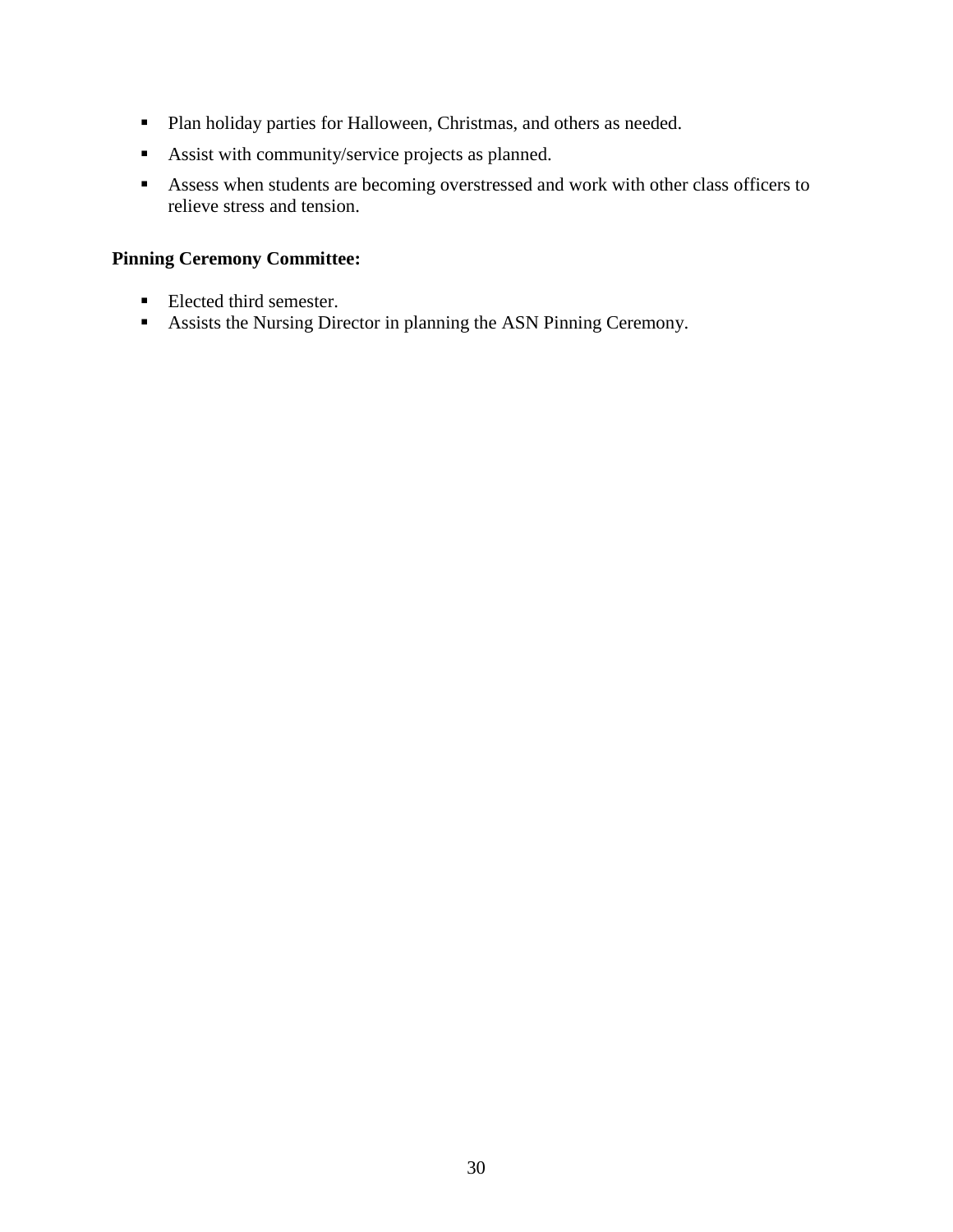### **STUDENT ADVISEMENT, COUNSELING, and EMPLOYMENT**

#### <span id="page-30-0"></span>ADVISEMENT

Students are strongly encouraged to meet with an Academic Advisor, on either the Richfield or Ephraim Campus, to ensure that all ASN requirements will be met by graduation. It is the responsibility of the student to schedule the time with an advisor.

Official transcripts from all colleges/universities you have attended need to be received by Snow College prior to receiving your degree.

Student Success - Academic Advisors Richfield: 435-893-2211 Ephraim: 435-893-7325

#### **COUNSELING**

The Snow College Mental Health Counseling and Wellness Center offers numerous services to help students with the challenges of life that can occur while attending college. Among those challenges students often deal with: anxiety, depression, stress and other emotional, mental and situational issues. The faculty may refer a student to the Counseling and Wellness Center, or other professional counseling, if the faculty notices that there is a need. Students can also contact the Counseling and Wellness Center at 435-283-7136. Further contact information can be found at https://snow.edu/offices/wellness/.

#### EMPLOYMENT OPPORTUNTIES

The Snow College Career Center offers job opportunities while attending Snow College and also is a great resource after you graduate. You can find more information regarding student employment, help with resumes and cover letters, job posting etc. at: https://snow.edu/offices/career/index.html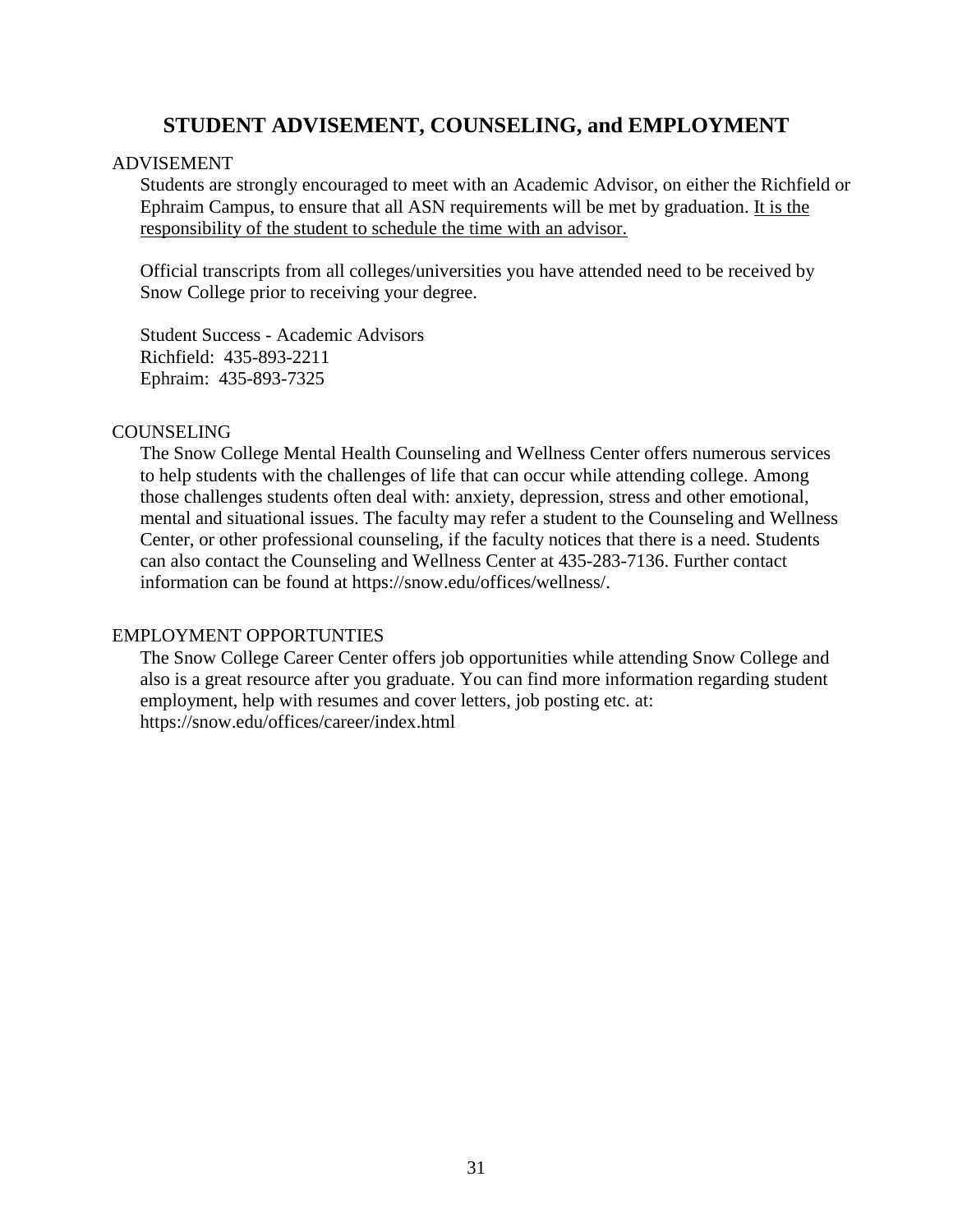# **AMERICANS WITH DISABILITIES ACT (ADA) LAW**

<span id="page-31-0"></span>Snow College's responsibilities to individuals with disabilities are mandated by federal laws such as the Americans with Disabilities Act of 1990 and the Rehabilitation Act of 1973. Snow College has a responsibility to provide reasonable accommodations, academic adjustments, or auxiliary aids to qualified students with medical, psychological, learning or other disabilities who voluntarily disclose to the Disability Resource Center (DRC) that they have a disability, provide documentation of that disability, request an accommodation and meet the criteria for receipt of accommodations.

To apply for services, you must contact the ADA Coordinator or the Richfield Campus Coordinator to set up an in-person appointment. ADA Coordinators are located on the Ephraim and Richfield Campus.

Ephraim Greenwood Student Center, Room 241

Coordinator of Disability Services Paula Robison (435) 283-7321

Richfield Sorenson Administration Building, Student Success

Asst. Coordinator of Disability Services Cynthia Avery (435) 893-2205

Asst. Coordinator of Disability Services Julie Erickson (435) 283-7243

- If you will need special accommodations, it is your responsibility to contact the ADA coordinator as soon as possible. A letter from the ADA coordinator will need to be given to each of your instructors, each semester.
- Your instructor will keep disability-related information confidential, discussing it only with those who have valid, legal reasons to know.
- Instruction, advisement, counseling and other services will be offered in an accessible environment.

More information will be available on individual course syllabi.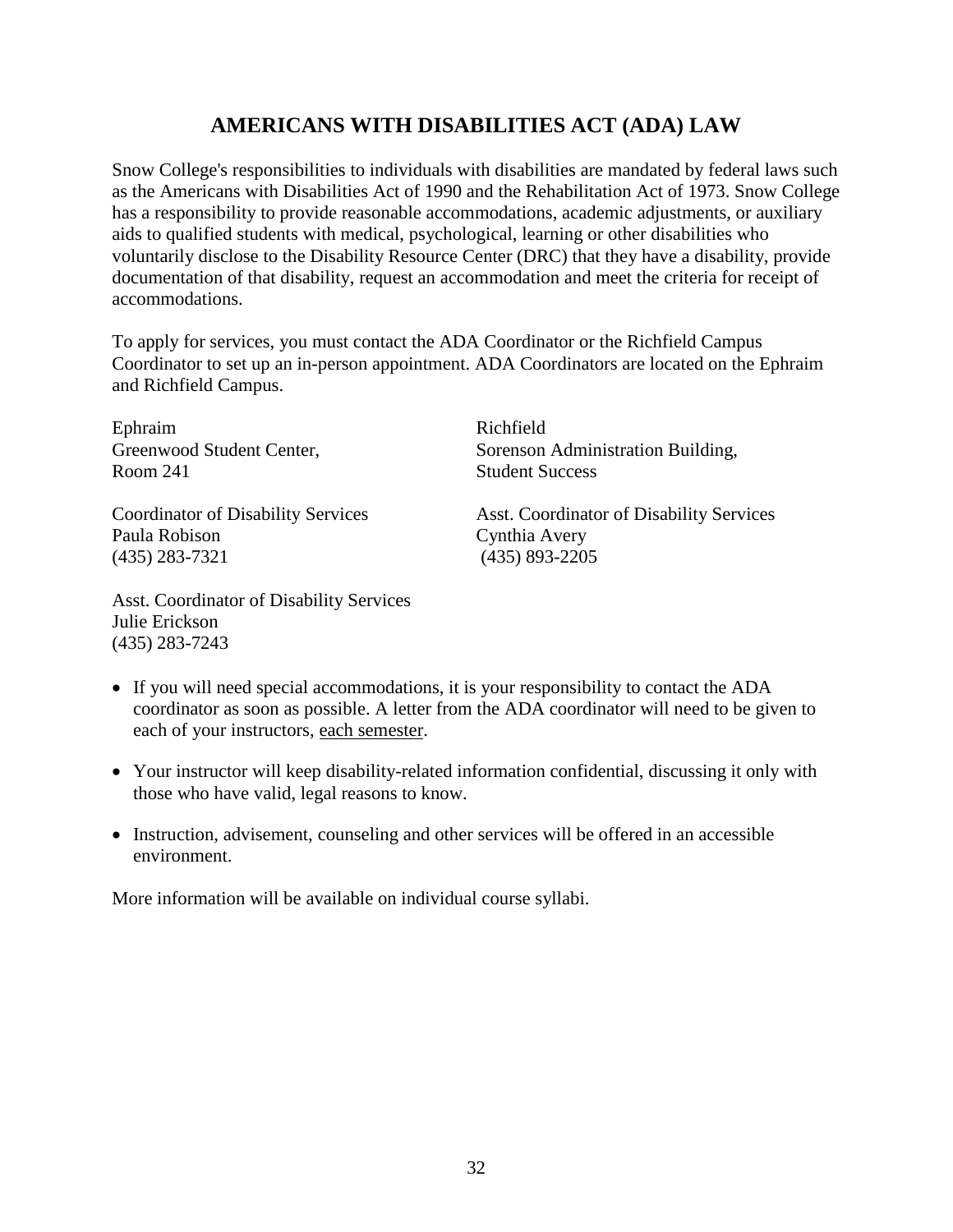### **FINANCIAL AID**

<span id="page-32-0"></span>The purpose of financial aid is to assist students in paying for their education. It is a need-based program, and eligibility is determined by completing the Free Application for Federal Student Aid, [www.fafsa.ed.gov.](http://www.fafsa.ed.gov/) Federal Student aid includes grants, work-study, and loans. Financial aid will not cover all educational expenses, but is designed to assist students in meeting those needs. No applicant will be discriminated against because of race, color, creed, religion, sex, or age.

Snow College Financial Aid Office 150 College Ave Ephraim, UT 84627 Phone: 435-283-7129 Fax: 435-283-7134 financialaid@snow.edu

### **LIBRARY**

<span id="page-32-1"></span>The Snow College libraries contain many nursing resources for you to use. The library has an extensive online collection of nursing journals, eBooks, and audio books. The online collection can be accessed from both on campus and off campus. The libraries also have over 10,000 print items available for your use. You are expected to adhere to all library policies concerning book loans, reserve items, and periodicals. A hold will be placed on your transcripts and/or graduation certificate if you have an unpaid fine or any unreturned books in any library at the time of graduation. Since these services are a courtesy extended to all of us, it is expected that you will not mark books or remove pages. Your Snow College student activity card will give you access to any academic library in the state. Computers, study rooms, copiers, mobile whiteboards, 3-D printers, large-format printers, laminators and more are available in the Snow College libraries for your use.

### **STUDENT RECORDS**

- <span id="page-32-2"></span>1. A cumulative record is kept on each student. This record contains grades, evaluations, and other pertinent information.
- 2. Evaluations of individual student clinical performance will be signed by the student and instructor prior to this record becoming a part of the students' cumulative record.
- 3. Students seeking access to the cumulative file are referred to the General Education Provisions Act, Sec. 438, Privacy Rights of Parents and Students.
- 4. Students may sign a form giving permission to the department of nursing to release information to prospective employers or other schools upon their request.